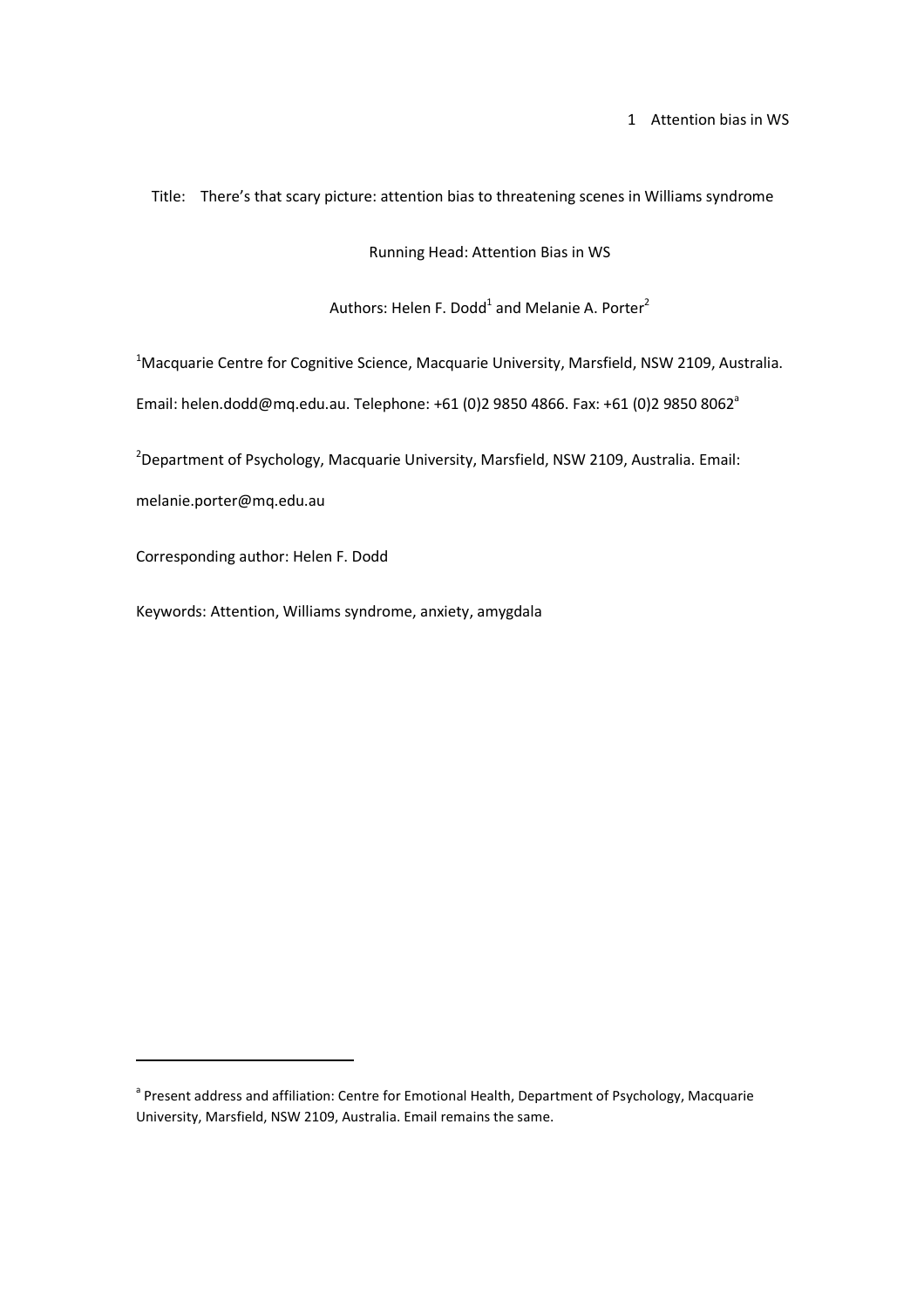2 Attention bias in WS

#### **Abstract**

There is increasing evidence that Williams syndrome (WS) is associated with elevated anxiety that is non-social in nature, including generalised anxiety and fears. To date very little research has examined the cognitive processes associated with this anxiety. In the present research, attentional bias for non-social threatening images in WS was examined using a dotprobe paradigm. Participants were 16 individuals with WS aged between 13 and 34 years and two groups of typically developing controls matched to the WS group on chronological age and attentional control ability respectively. The WS group exhibited a significant attention bias towards threatening images. In contrast, no bias was found for group matched on attentional control and a slight bias away from threat was found in the chronological age matched group. The results are contrasted with recent findings suggesting that individuals with WS do not show an attention bias for threatening faces and discussed in relation to neuroimaging research showing elevated amygdala activation in response to threatening non-social scenes in WS.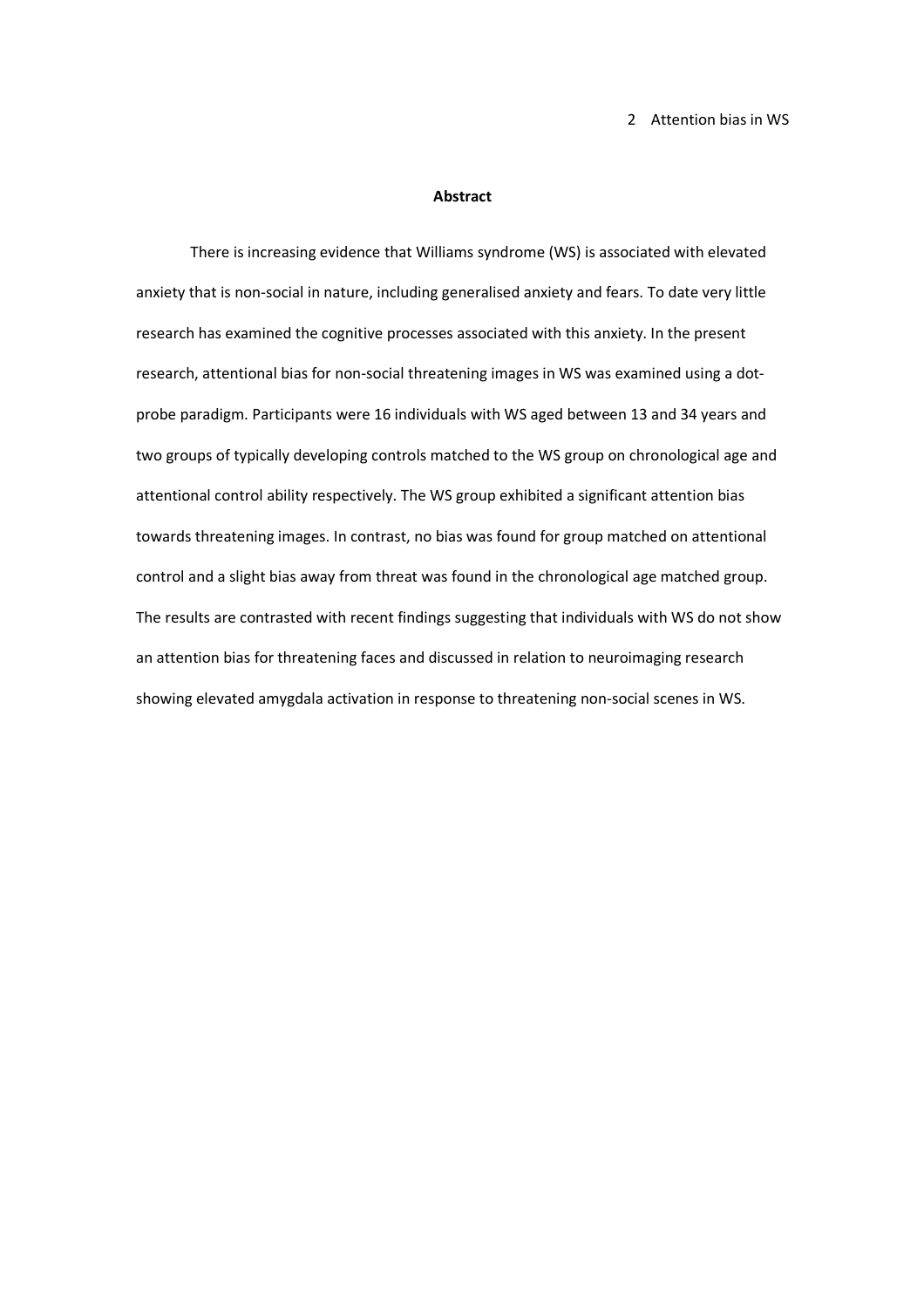**1.1** 

 Williams syndrome (WS) is a rare genetic disorder caused by a microdeletion of approximately 28 genes on one copy of chromosome 7 (Ewart et al., 1993). WS is associated with a mild to moderate intellectual impairment, facial dysmorphology, medical complications and an outgoing, hyper-social personality (Bellugi, Lichtenberger, Jones, Lai, & St, 2000; Einfeld, Tonge, & Florio, 1997; Mervis & Klein-Tasman, 2000). In striking contrast to this fearless social behaviour, individuals with WS experience significant anxiety that is 'non-social in nature' (Jarvinen-Pasley et al., 2008, p.7). Recent research has begun to delineate the neural and cognitive processes that underpin this dissociation between social and non-social anxiety in WS (Dodd & Porter, in press; Meyer-Lindenberg et al., 2005; Munoz et al., 2010). However, the majority of research has remained focused on WS social behaviour (Haas, Mills, Yam, Hoeft, Bellugi, & Reiss ,2009; Santos, Silva, Rosset, & Deruelle, 2010; Martens, Wilson, Dudgeon, & Reutens, 2009) and only a small body of research has examined cognitive processes associated with non-social anxiety in this population. The present research aims to address this gap in the literature by examining attentional processing associated with elevated non-social anxiety in WS.

Early indications that WS was associated with high levels of anxiety, fears and worries came from questionnaire measures of psychopathology (e.g. Einfeld et al., 1997; Udwin, 1990). These observations have since been supported by studies using diagnostic interviews validated against the Diagnostic and Statistical Manual for Mental Disorders (DSM; American Psychiatric Association, 1994). For example, in the most comprehensive assessment of clinical anxiety in WS conducted to date, Leyfer, Woodruff-Borden, Klein-Tasman, Fricke, and Mervis (2006) assessed 119 children with WS and found that rates of GAD (12%) and Specific Phobia (54%) were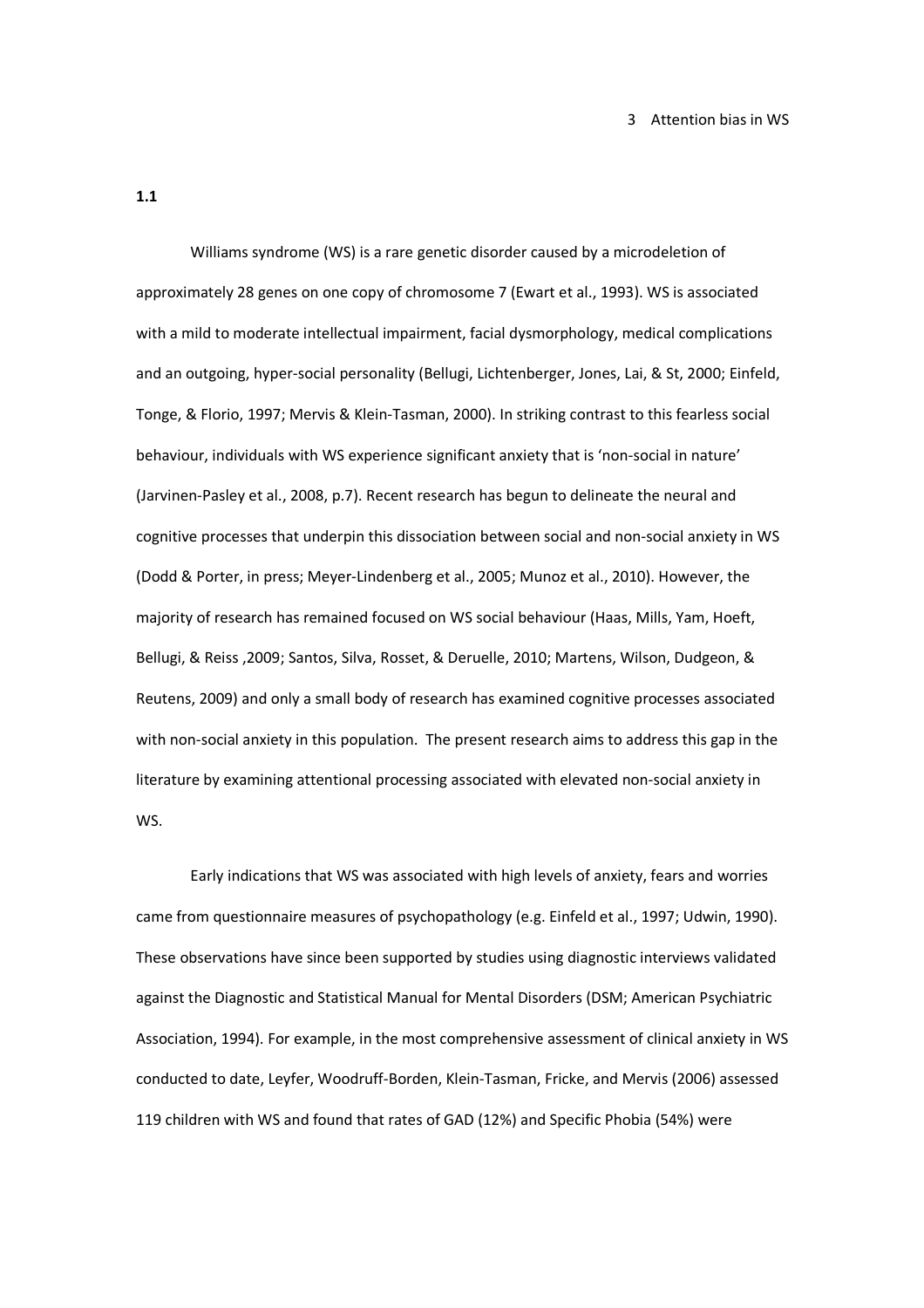unusually high relative to the typically developing population. Similar prevalence rates have also been found in samples of adults with WS (Dodd & Porter, 2009; Dykens, 2003). Interestingly, however, there is little evidence that rates of Social Phobia are elevated in this population; prevalence rates and levels of anxiety symptoms tend to be consistent or lower than those reported in typically developing groups (Dodd & Porter, 2009; Dodd, Schniering & Porter, 2009; Leyfer et al., 2006).

In an influential study, Meyer-Lindenberg et al. (2005) found that patterns of amygdala activation in WS were highly consistent with this pattern of dissociated social and non-social anxiety; relative to typically developing controls, individuals with WS exhibited *elevated* amygdala activation in response to threatening non-social stimuli and *attenuated* amygdala activation in response to threatening social stimuli. Further analyses revealed abnormalities in the prefrontal system involved in down-regulation of the amygdala in the WS participants. These findings, recently replicated (Munoz et al., 2010), provided initial insight into the neurological processes that may underpin the dissociation between social and non-social anxiety in WS. Subsequent research has extended these findings and demonstrated that, although individuals with WS exhibit attenuated amygdala activation in response to fearful faces, elevated amygdala activation, relative to typically-developing controls, is found in response to happy faces (Haas et al., 2009).

Both the amygdala and the prefrontal cortex (PFC) have been implicated in cognitive models of attention in anxiety (Mathews & Mackintosh, 1998; Bishop, 2007). Building on biased competition models of selective attention these models propose that when multiple stimuli compete for attention, the outcome depends upon the interaction of bottom-up threat detection mechanisms and top-down control mechanisms. These competing inputs are thought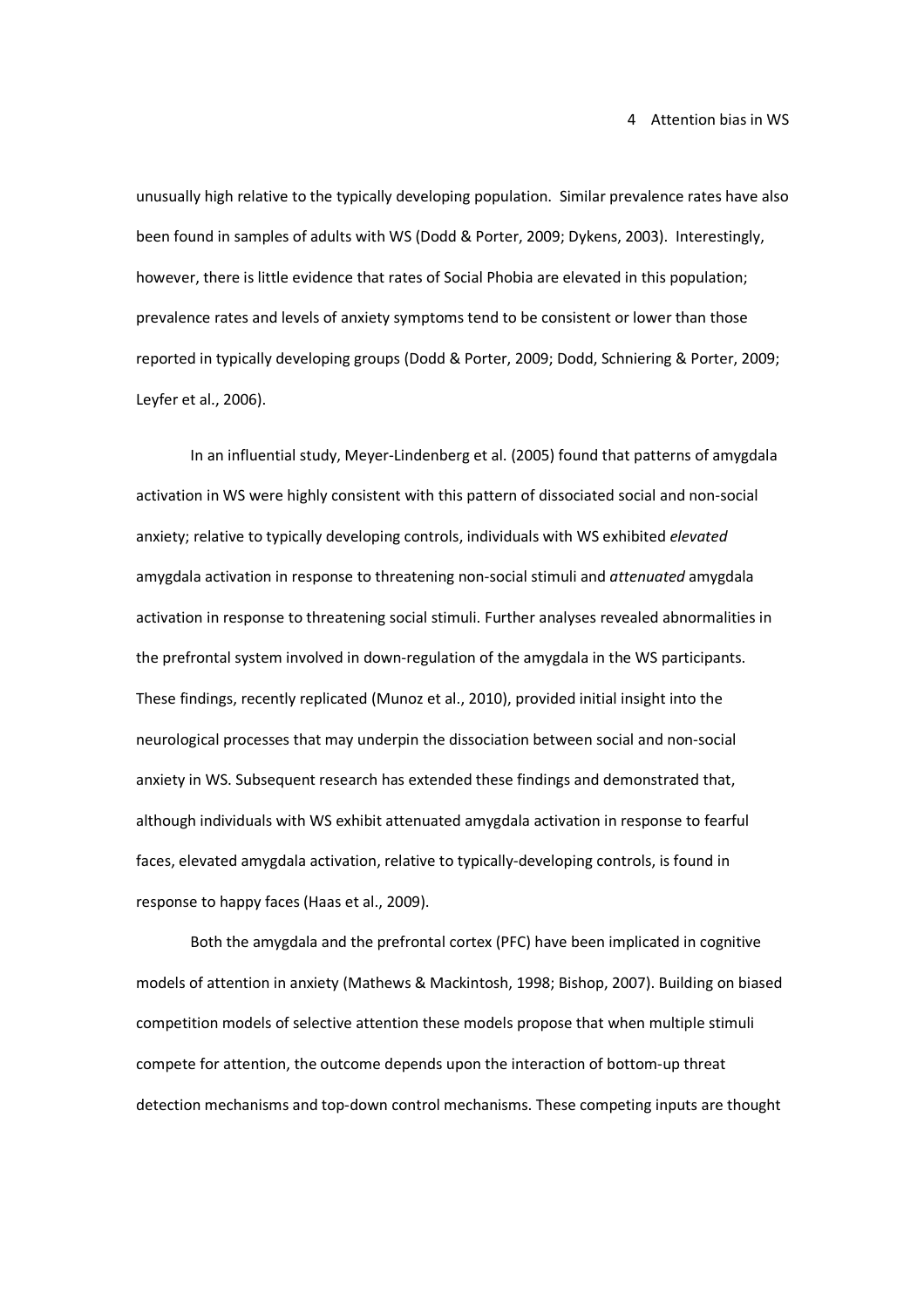to be underpinned by the amygdala and the PFC respectively. That is, the amygdala is theorised to support the early threat-detection mechanism and the initial orienting of attention and the PFC thought to underpin the control of attentional resources required to inhibit further processing of selected stimuli (Bishop, 2007, 2009; Cisler & Koster, 2010; Pine, 2007). It seems plausible, therefore, that the pattern of amygdala and PFC activation observed in WS might indicate atypical attentional deployment to certain stimuli. Two recent studies have found initial support for this hypothesis. Dodd and Porter (2010) used a dot-probe paradigm (described below) and found that individuals with WS were biased to attend to happy faces but not to angry faces and Santos et al. (2010) found decreased detection of angry faces in WS using a visual search task compared to typically developing individuals. Both of these findings are consistent with the patterns of amygdala activation reported for social stimuli, outlined above (Meyer-Lindenberg et al., 2005; Haas et al., 2009). To date, however, there is no comparable research examining attentional processing related to non-social stimuli in WS. If the patterns of amygdala activation found in previous research are genuinely associated with abnormalities in attentional deployment in WS, an attention bias for images depicting non-social threat would also be expected. The present research addresses this hypothesis using a dot-probe task based on that used by Dodd and Porter (2010).

The dot-probe task is one of the most commonly used paradigms for assessing attention bias (Bar-Haim, Lamy, Pergamin, Bakermans-Kranenburg, & van Ijzendoorn, 2007). In the dotprobe task, a neutral stimulus and a threatening stimulus are presented simultaneously, followed immediately by a probe in the same location as either the threatening or neutral stimulus. Participants are instructed to respond to the probe as quickly as possible. This paradigm has been used to assess both within-subjects and between-subjects attention biases.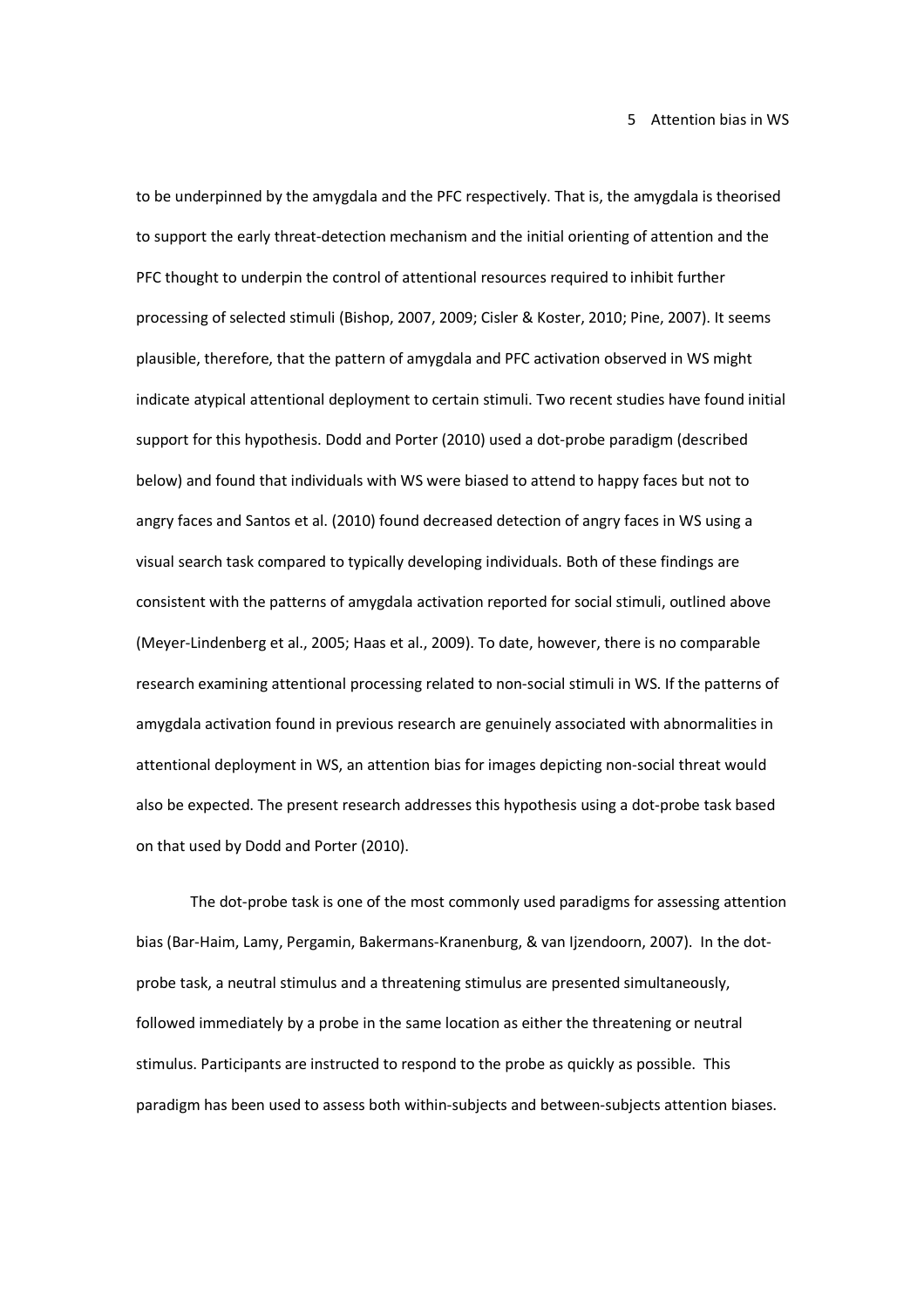A within-subjects bias is found when a group responds significantly faster to the probe when it follows the threatening stimulus (congruent trial) than the neutral stimulus (incongruent trial). A between-subject bias occurs when significant differences in the size of the bias (congruent trials – incongruent trials) are found between two or more groups. Both types of bias are consistently found in anxious typically developing adults and children (Bar-Haim et al., 2007).

Although the dot-probe task has been used extensively to examine threat-related attention bias in anxious populations, there has been some debate regarding which components of attention the task measures. Derryberry and Reed (2002) highlighted that a faster response time on congruent than incongruent trials could occur for two reasons: because the threat image captures attention, which leads to a faster response time on congruent trials or, alternatively, because it is difficult to disengage attention from the threat image, which leads to a slower response time on incongruent trials. Koster, Crombez, Verschuere and De Houwer (2004) explored these alternatives by including a baseline condition in which both images were neutral. By comparing congruent and incongruent trials to the neutral condition it was possible to differentiate between vigilance and disengage effects. Using this procedure, Koster et al. (2004) found that attention bias is primarily driven by disengage effects rather than enhanced vigilance for threat. Other research that has investigated vigilance and disengage effects has supported these findings (Salemink, van den Hout, & Kindt, 2007; Yiend & Mathews, 2001).

# **1.2. Aims and Hypotheses**

The aim of the present research was to examine whether individuals with WS exhibit an attention bias for non-social threat using a dot-probe task. In light of evidence that individuals with WS are at increased risk for GAD and Specific Phobia (Dodd & Porter, 2009; Dykens, 2003;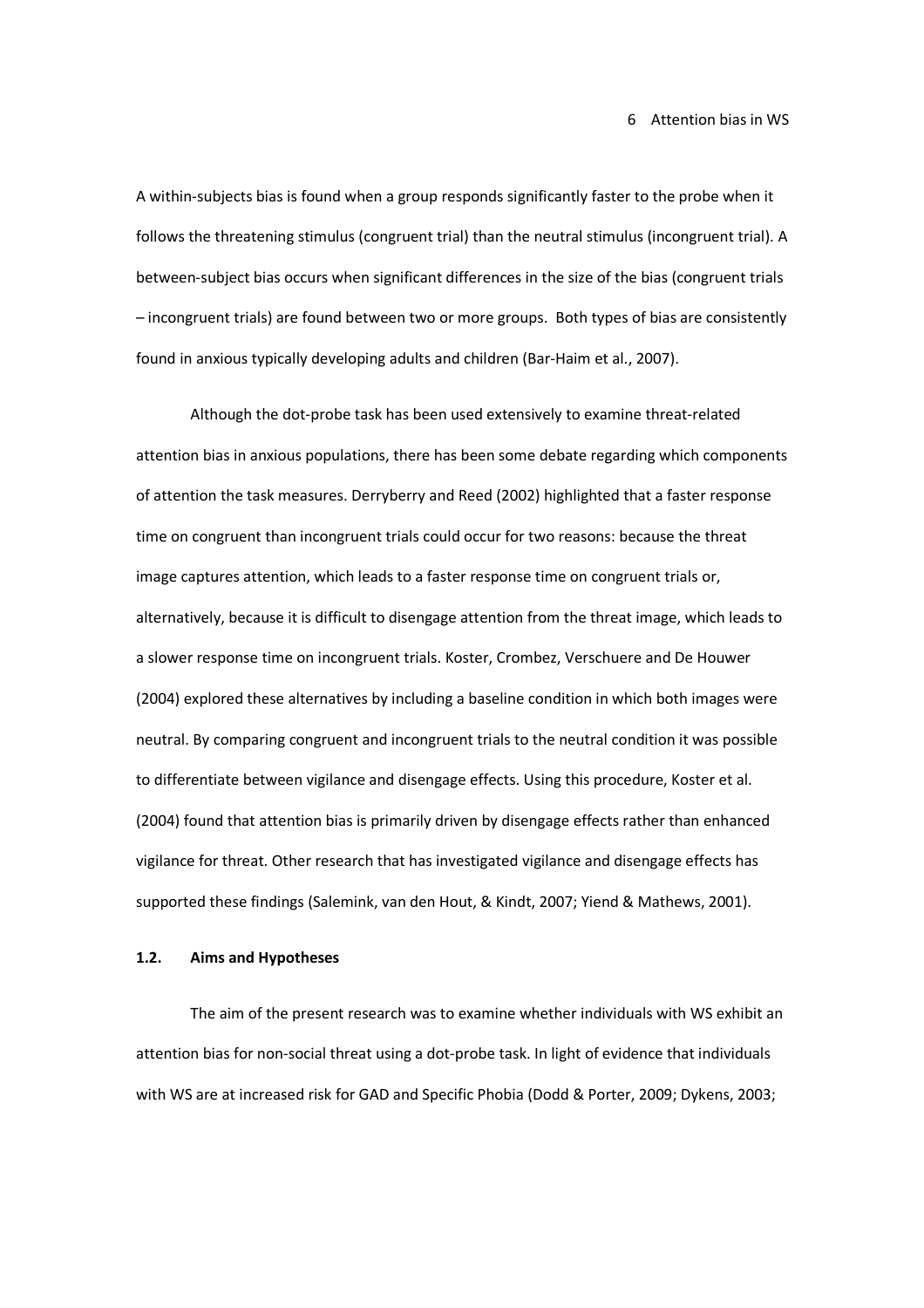Leyfer et al., 2006) and that individuals with WS exhibit elevated amygdala activation in response to threatening non-social stimuli (Meyer-Lindenberg et al., 2005; Munoz et al., 2010), it was hypothesised that the WS group would exhibit a significant within-subjects bias towards threatening stimuli and that the overall bias found in the WS group would be significantly larger than any bias exhibited by typically developing controls matched on attentional control or chronological age (between-subjects bias).

A neutral condition, in which two neutral images were presented, was included such that vigilance and disengage effects could be examined. Given previous findings that attention bias is primarily driven by difficulties disengaging from threat, it was hypothesised that any attention bias found in the WS group would be due to disengage effects rather than vigilance.

To examine whether any attention bias found was related to current anxiety in the WS group, the analyses were conducted with and without anxiety symptoms entered as a covariate and the overall bias was compared between WS participants who met criteria for a current anxiety diagnosis and those who did not.

## **Method**

# **2.1 Participants**

The study involved 48 participants including 16 participants with WS, 16 typically developing participants individually matched to the WS group on attentional control and 16 typically developing participants individually matched to the chronological age of the WS group. Demographic data for each group is shown in Table 1.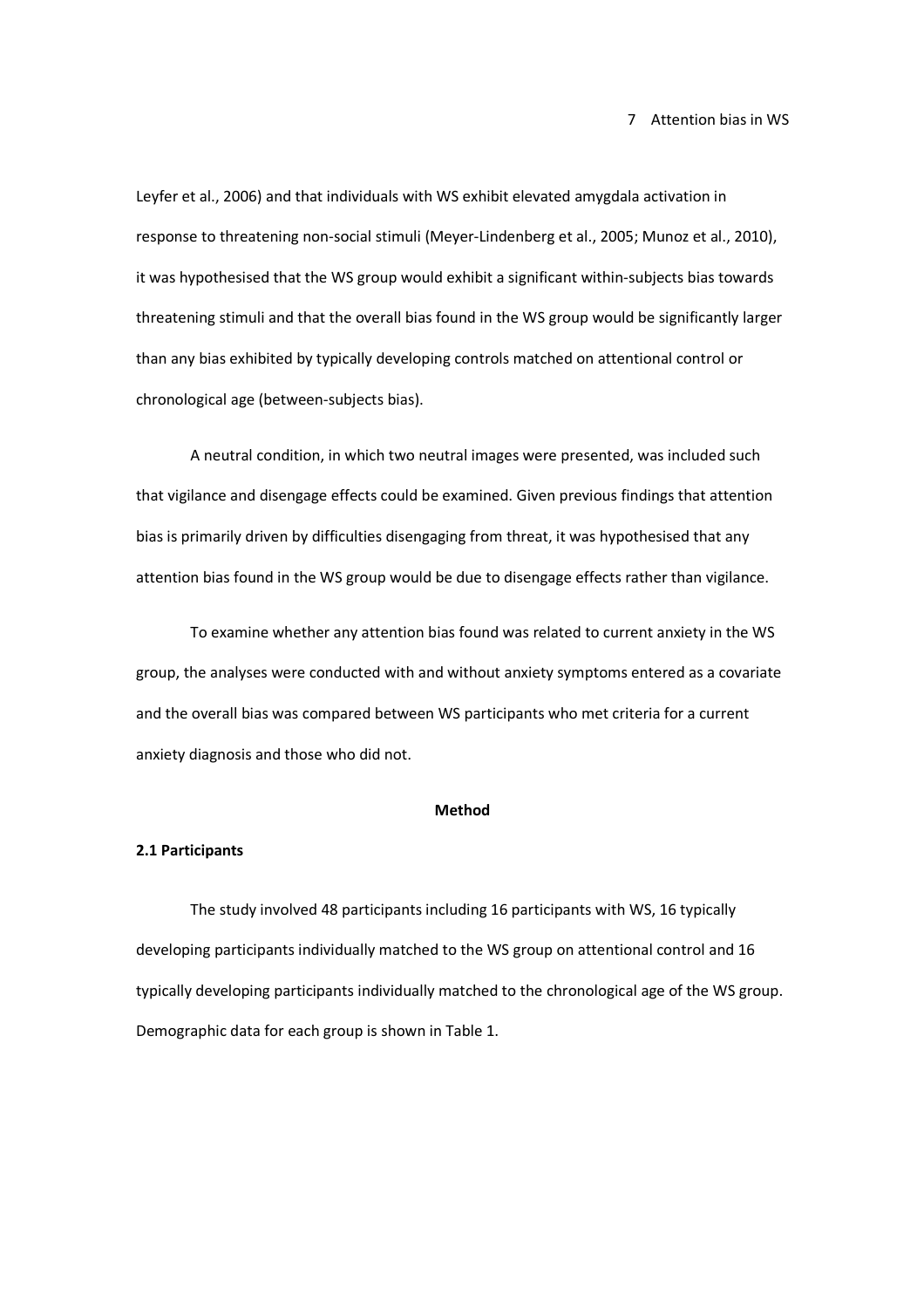8 Attention bias in WS

#### *2.1.1 Williams syndrome group.*

Participants were sixteen individuals with WS (N=16, 9 male) aged between 13 and 34 years with a mean aged of 21.04 years. All participants had received a diagnosis of WS following a positive florescent in situ hybridization (FISH) test showing deletion of the elastin gene at 7q11.23 (Fryssira et al., 1997) and exhibited the typical WS phenotype. Participants were recruited through the Australian Williams Syndrome Association. Due to the attentional demands of the task, only individuals with a mild to moderate intellectual impairment who had a mental age of at least 6.5 years as assessed using the Woodcock-Johnson Test of Cognitive Ability – Revised (WJ-COG-R; Woodcock & Johnson, 1989, 1990) were invited to participate. The mental age of the participants with WS ranged from 6.75 years to 10.58 years, with a mean of 8.09. The standard scores for general cognitive functioning ranged from 48 to 77, with a mean of 64..

Current diagnostic status, according to DSM-IV criteria, was assessed through an interview with the primary caregiver using the Schedule for Affective Disorders and Schizophrenia for School-Age Children-Present and Lifetime Version (K-SADS-PL; Kaufman, Birmaher, Brent, Rao, & et al., 1997). Seven of the WS participants met criteria for at least one anxiety disorder, six met criteria for a Specific Phobia and one met criteria for Generalised Anxiety Disorder.

#### *2.1.2 Chronological age comparison group (CA).*

Sixteen typically developing individuals individually matched to the WS group on chronological age, t (15) =-0.023, *p* = 0.982, were recruited via a university-administered register of teenagers and young adults who are interested in participating in research. The inclusion of a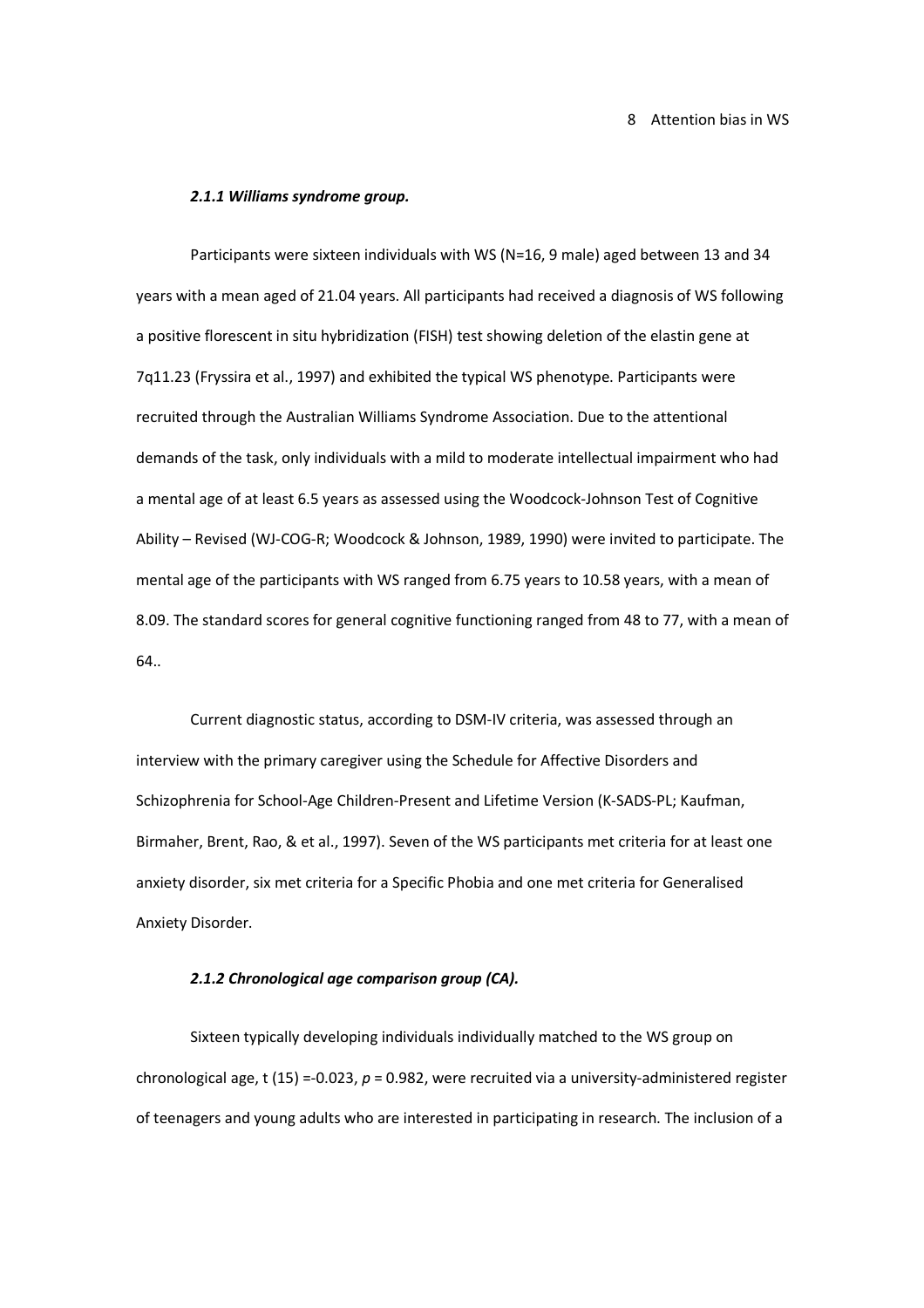#### 9 Attention bias in WS

chronological age matched control group allows any influences of chronological age on attention bias to be assessed. This is necessary because the WS participants were markedly older than the participants in the attentional control comparison group (see table 1).

# *2.1.3 Attentional control comparison group (AC).*

Sixteen typically developing children were recruited through privately funded primary schools in the Sydney area. As performance on the dot-probe task may be affected by attentional control, in particular inhibition of prepotent responses and controlled disengagement of attention (Derryberry & Reed, 2002; Kindt, Bierman, & Brosschot, 1997), these control participants were matched to the WS participants according to performance on The Shape School Test (Espy, 1997). The Shape School Test uses a storybook design to assess inhibition, or response suppression, and switching, or context controlled selection (Espy, 1997). This task has good internal consistency and external validity (Esby, Bull, Martin, & Stroop, 2006) and has been used successfully in previous WS research (Porter, Coltheart and Langdon, 2007). The combined measure of attentional control is calculated based on participants' performance on a naming task in which they have to name only those characters who meet condition A (inhibition / response suppression) and choose their name based on rule B (switching / context controlled selection). An overall attentional control score is calculated by dividing the accuracy score (i.e. the number of characters named correctly) by the time taken to complete the task. The AC and WS groups were matched on this score, t (16) 1.05, *p* = 0.310, mean scores are shown in Table 1.

To select these participants, a sample of typically developing children whose chronological age matched the mental ages of the WS participants completed the Shape School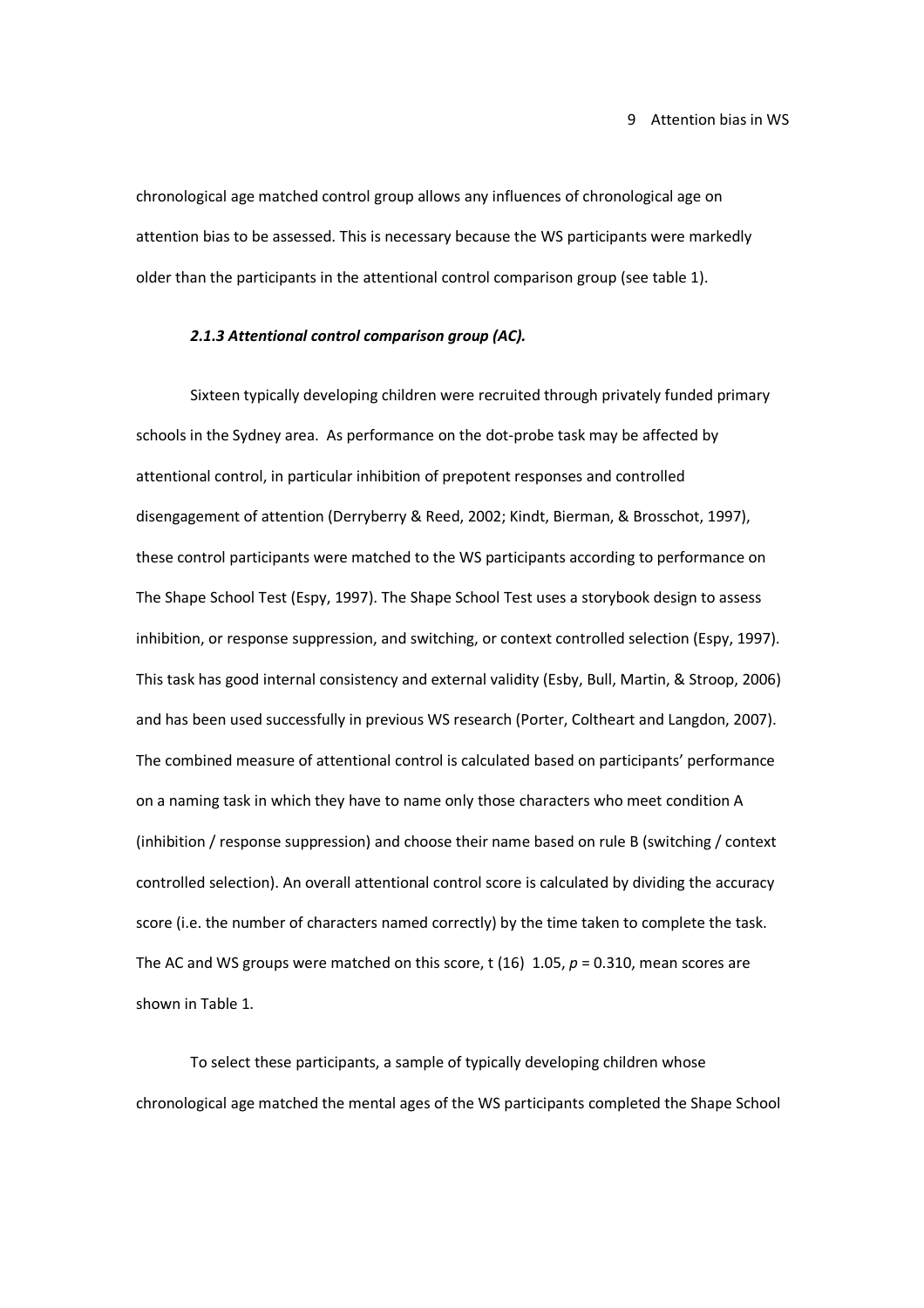task. Participants were then selected from this group on the basis of their Shape School scores. The chronological age of the AC group is therefore equivalent to the mental age of the WS group (see table 1).

All control participants were considered to be typically-developing by their teachers and their parents. Children with a developmental disorder, clinical diagnosis, or any history of atypical development were not selected to participate.

#### **2.2. Design**

The dot-probe task was based on that used in previous studies (e.g. Dodd & Porter, 2010; Waters, Lipp, & Spence, 2004) and included 240 experimental trials divided into eight blocks of thirty trials. Each block incorporated twenty critical trials in which a neutral image and a threat image were presented. Threat position and probe position were manipulated such that each block included ten *congruent* trials and ten *incongruent* trials. A congruent trial was defined as a trial in which the threat image cued the spatial location of the probe. The position of the threat and probe were counterbalanced within conditions. In addition to the twenty critical trials, each block also comprised ten neutral trials, in which two neutral images were presented. Neutral trials were included to provide a baseline for participants' reaction time when no threat was present. On these trials the position of the probe was also counterbalanced. This design was replicated across the eight blocks. The images were rotated such that each image was displayed once in each block and each image pairing was only seen once throughout the experiment. Trials were randomized within blocks for each participant.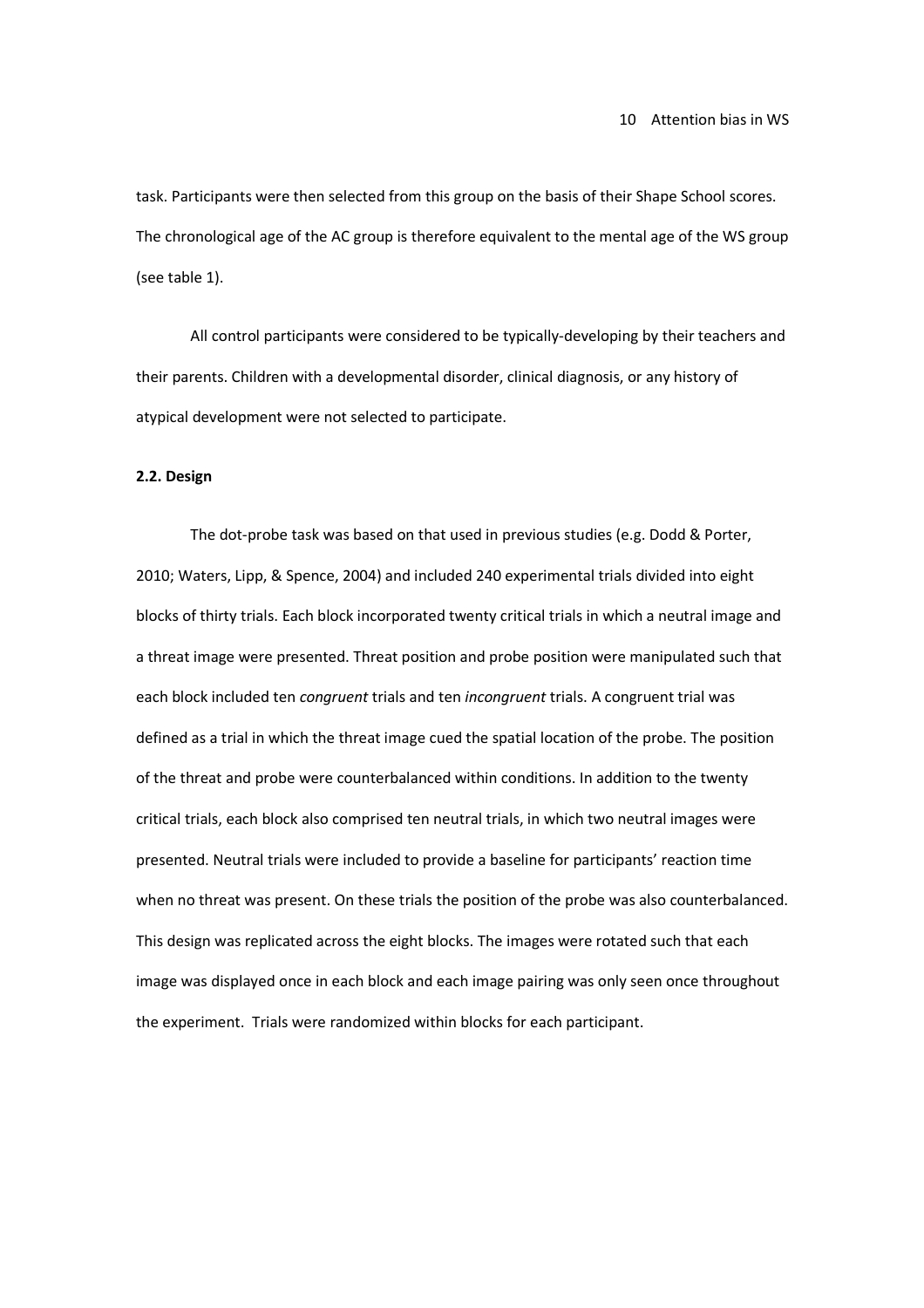#### **2.3 Materials**

#### *2.3.1 Dot-probe task.*

Twenty 'threat' images and forty 'neutral' images were selected from the International Affective Picture System (IAPS; Lang, Bradley, & Cuthbert, 2005), a set of colour pictures with normative ratings for valence, dominance and arousal<sup>1</sup>. The IAPS images have been used previously in dot-probe attention bias experiments (e.g. Koster et al., 2004; Waters et al., 2004) and also in research with WS (Meyer-Lindenberg et al., 2005). Images were chosen that represented environmental or 'non-social' threat, such as animals (dogs, spiders etc.), disasters (storms, sinking ships etc) and medical procedures (dental work, needles). None of the IAPS pictures used included social stimuli. Of the forty neutral images, twenty were selected to be used in critical trials and the remaining twenty were used in neutral trials. The dot-probe task was programmed using DMDX (Forster & Forster, 2003) and presented on a 15" Mac Book Pro operating Windows XP SP3.

### *2.3.2 Spence Children's Anxiety Scale (SCAS).*

The Spence Children's Anxiety Scale (SCAS; Spence, 1998) was used to assess symptoms of anxiety. The SCAS consists of 45 items loading to six scales. The SCAS has good internal consistency, with α coefficients of greater than 0.90, adequate test-retest reliability over 6 months and good convergent and discriminant validity (Spence, 1998). In the current WS sample, the internal consistency was  $\alpha$  = 0.798. The SCAS have been used previously with a sample of adolescents and adults with WS (Dodd et al., 2009).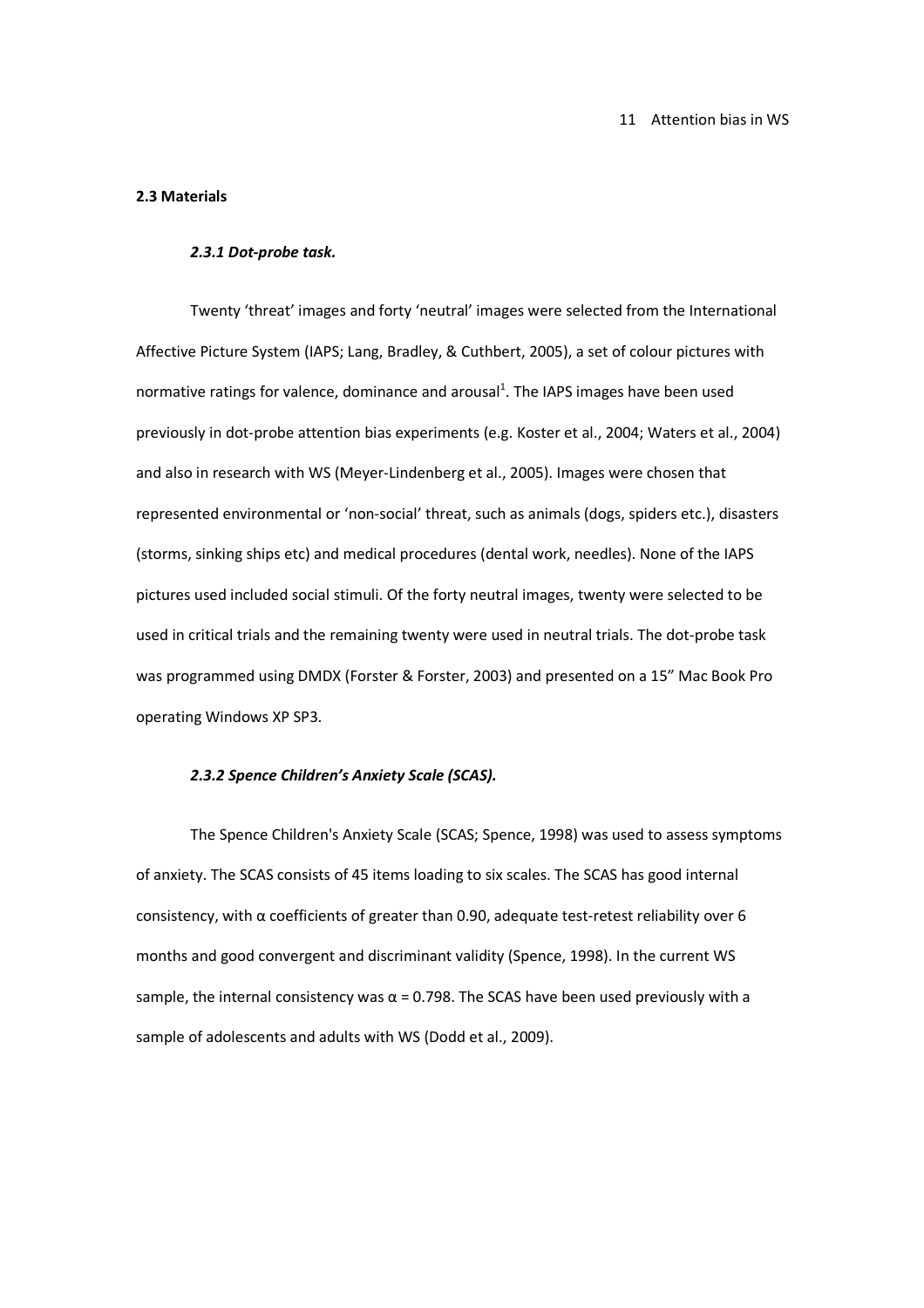The SCAS was modified for participants who were no longer in school such that items that referred to school were edited to refer to work and items that referred to kids were edited to refer to people. For example the item 'I am popular amongst other kids my own age' was edited to read 'I am popular amongst other people my own age'. This was to ensure that the item content was appropriate for all participants.

#### **2.4 Procedure**

Informed consent was obtained from the participants or their parents, as appropriate. The study was approved by the Macquarie University Human Ethics Committee. Participants were tested individually in a quiet room either in their home or at the University. Participants sat approximately 60cm from the computer screen. The SCAS was completed by participants following the dot-probe task.

The dot-probe procedure was based on that used in previous research with children aged seven years and above (Mogg, Philippot et al., 2004; Roy et al., 2008; Waters, Mogg, Bradley, & Pine, 2008). Each trial began with a black fixation cross in the centre of a white background for 500ms followed by presentation of the two images on the left and right side of the fixation cross for 500ms. The inner edge of each image was 1.6cm away from the fixation cross and the images measured 8cm x 6cm. The visual angle separating the centre points of the two images was approximately 9°. The two images were then followed immediately by a probe presented in the centre of the space occupied by one of the two previous images. The probe was a light grey dot and measured 0.4cm diameter. The probe was presented 4.4cm away from the fixation cross. Participants were told to press the shift key that corresponded to the side the probe was on as quickly as possible. The probe remained on the screen until a response had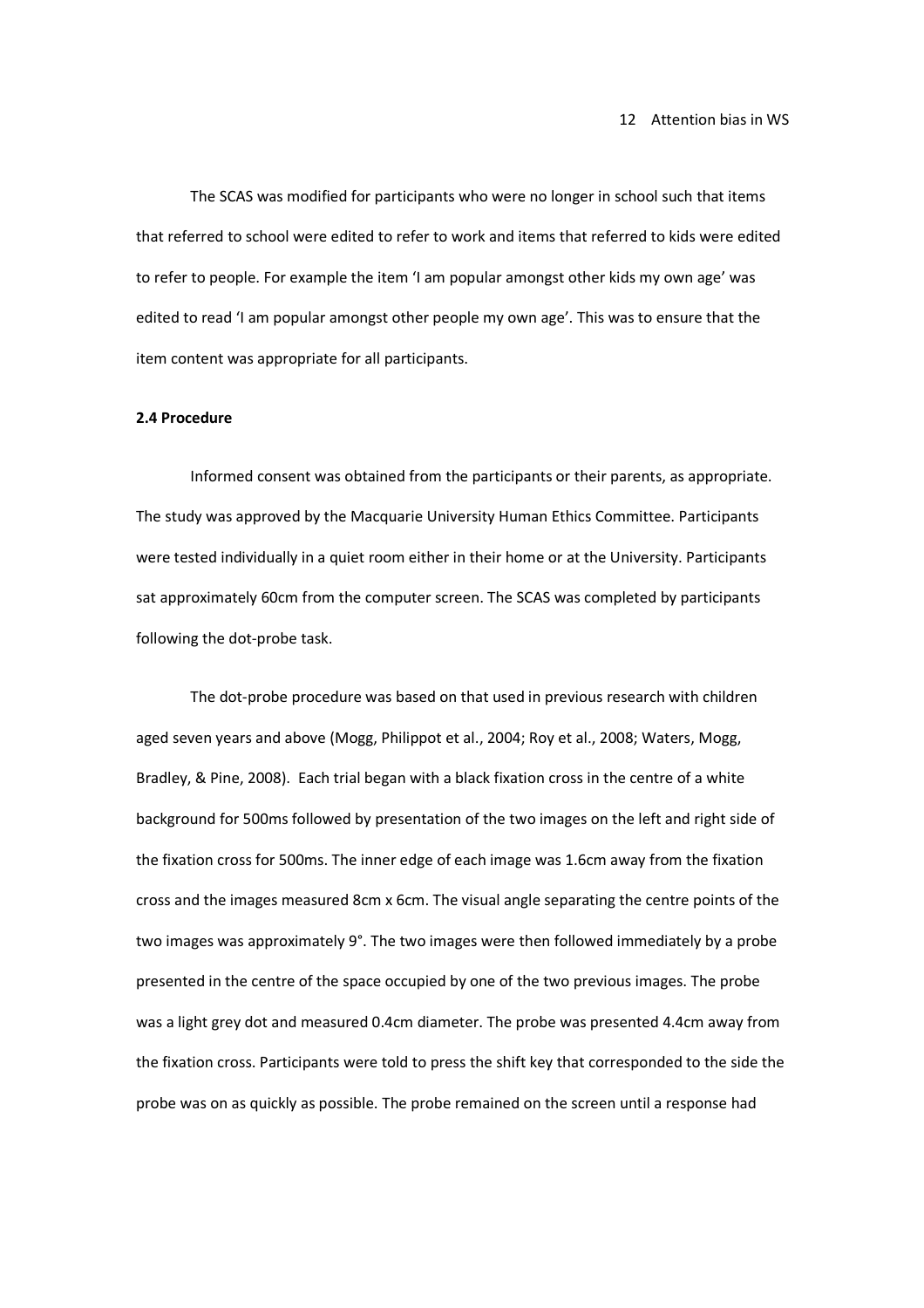been made or until 10 seconds had passed. The participants' response to the probe, or the timeout of the probe, was followed by a 100 tick (approximately 1672ms) inter-trial interval. The fixation cross remained on the screen throughout each block. The experiment ran continuously within blocks then, at the end of each block, participants were told that they could take a break. They were instructed to press the spacebar when they were ready for the next block. At the start of the experiment, participants completed six practice trials and were given an opportunity to ask questions before the experimental trials began.

#### **2.5 Data Preparation**

Similar to previous studies (Dodd & Porter, 2010; Koster et al., 2004; Mogg, Bradley, Miles, & Dixon, 2004), incorrect trials and trials with timing errors (defined as trials with RTs of <200ms or >3000ms) were removed and a mean and standard deviation were calculated for each participant. RTs that were more than 2 standard deviations above each participant's mean were then also removed. The mean percentage of trials for which data was removed was 5.5% (SD 2.7). There were no significant differences between the WS group and either comparison group in the amount of data removed (*p* >0.2). All further analyses are conducted with mean RT data(the results are consistent when median RT is used).

# **Results**

#### **3.1 Dot-Probe Task**

Table 2 shows the mean reaction time (RT) and standard deviations for each group (WS, CA, AC) on neutral (two neutral images), threat-congruent (the probe is located in the position of the threat image) and threat-incongruent (the probe is located in the position of the neutral image) trials<sup>2</sup>.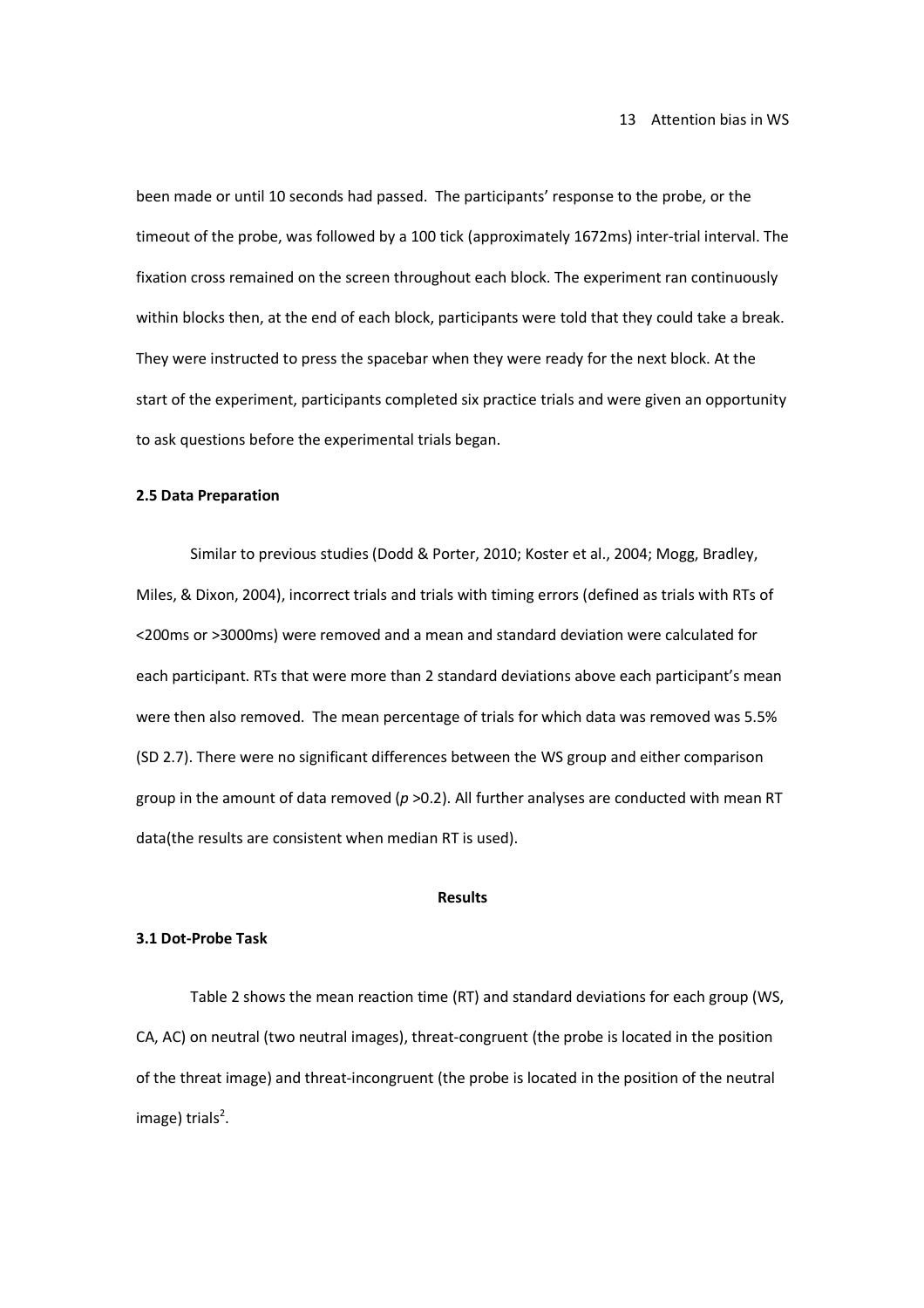#### *3.1.1 Attention bias: congruent and incongruent trials.*

A repeated-measures ANOVA was conducted with congruency (congruent/incongruent) as the within-subject variables and group (WS, CA, AC) as the between-subjects variable. The results indicated no significant main effect of congruency, F (1, 45) = 1.382, MSE = 482.765, *p*  =0.246, but a significant main effect of group, F (2, 45) = 18.445, MSE = 350743.611, *p* <0.001, and a significant group by congruency interaction, F (2, 45) = 3.529, MSE = 1233.308, *p* =0.038. To explore this interaction, t-tests were conducted to examine the effect of congruency for each group independently. A Bonferroni corrected *p*-value of 0.017 (0.05/3) was used to indicate statistical significance. The WS group was significantly faster on congruent than incongruent trials, t (15) = -3.330, *p*=0.005 (*d*=0.20). The CA group was significantly faster on incongruent than congruent trials, t  $(15) = 3.032$ ,  $p=0.008$   $(d=0.04)$ . No significant effect of congruency was found for the AC group, t (15) = 0.143, *p*=0.888 (*d*=0.001).

To examine whether the size and direction of the bias differed significantly between groups (between-subjects bias), a bias score was calculated for each participant by subtracting their mean RT on congruent trials from their mean RT on incongruent trials. A positive number therefore indicated a bias towards threat and a negative number a bias away from threat. Mean bias scores are shown on Figure 1.

T-tests were conducted to compare the groups on overall bias, a *p*-value of 0.017 (0.05/3) was used to indicate statistical significance. A significant difference was found between the attention bias of the WS and CA groups, t (30) = 3.920, *p*<0.001 (*d*=1.39), but not between the WS and AC group, t (30) = 1.773, *p*=0.086 (*d*=0.63), or between the CA and AC groups, t (30) = -0.247, *p*=0.806 (*d*=0.09).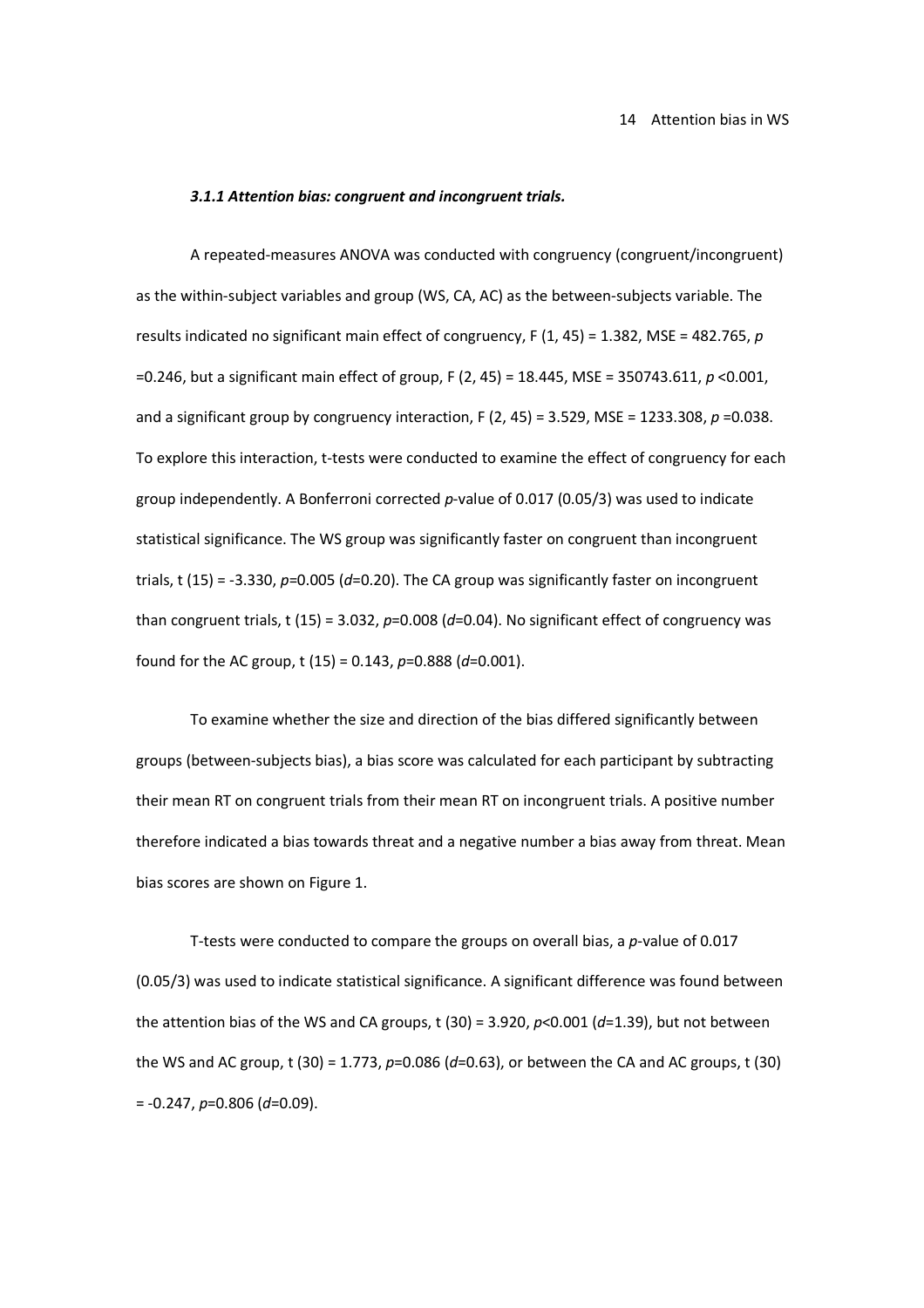#### *3.1.2 Vigilance and disengage effects.*

Following Koster, et al. (2004) further t-tests were conducted to examine whether the biases observed were due to attentional vigilance or disengage effects by comparing the neutral condition with the congruent and incongruent conditions for each group. A corrected *p*-value of 0.008 (0.05/6) was used to indicate statistical significance. The WS group were significantly slower on incongruent trials than neutral trials, t (15) = -3.136, *p* =0.007 (*d*=0.16), but no difference was found between neutral and congruent trials, t (15) = 1.608, *p* = 0.598 (*d*=0.03). The CA group were slower on both congruent and incongruent trials than on neutral trials, this difference was significant for congruent trials, t (15) = -3.935, *p* = 0.001 (*d*=0.12), and approached significance for the incongruent l trials, t (15) = -2.976, *p* = 0.009 (*d*=0.007). No significant difference was found between the congruent and neutral, t (15) = 0.996, *p* = 0.335, or incongruent and neutral, t (15) = 1.408,  $p = 0.179$ , trials for the AC group.

# **3.2 The Relationship between Anxiety Symptoms and Attention Bias**

The SCAS total scores (WS: M=29.75, sd=12.05, range = 10 - 58*;* CA: M=16.94, sd=10.47, range = 4 - 38*;* AC: M=26.13, sd=12.84, range = 1 - 35) suggest that there were some betweengroup differences in current anxiety symptoms, particularly between the WS and CA groups. As anticipated the WS group had the highest SCAS score. However the difference between the WS and AC group means is relatively small. It seems likely that this is due to the wide range of anxiety symptoms, including social anxiety symptoms, that the SCAS measures; WS participants would not be expected to score highly on the full range of anxiety symptoms. To examine whether the pattern of results on the dot-probe task was due to this difference in anxiety symptoms, the analyses were conducted again with total SCAS scores entered as a covariate.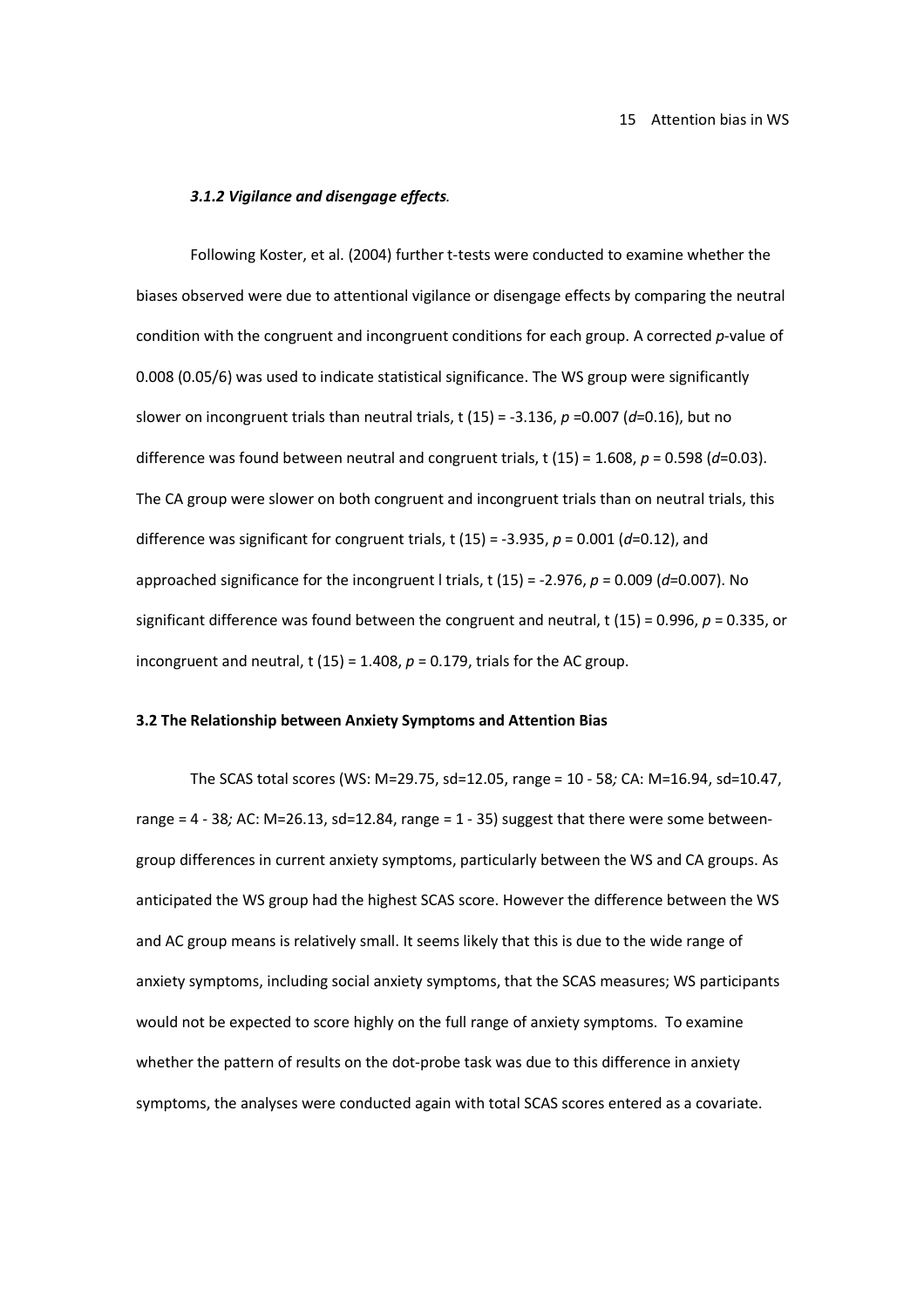The congruence by group interaction was no longer significant when SCAS total score was entered as a covariate, F (2, 45) = 2.617, MSE=926.358, *p*=0.084.

A between subjects t-test was conducted to compare attention bias between participants with WS who met criteria for an anxiety disorder (N=7) with those who did not (N=9). A significant difference was found between the groups, t(14)=-4.125, *p=*0.001, with those who met criteria for an anxiety disorder exhibiting a larger threat bias (M=37.07, sd=17.06) than those who did not (M=4.51, sd=14.52).

# **3.3 Bias, Age and Gender**

To explore whether overall bias was related to chronological or mental age, Pearson product moment correlation coefficients were calculated. For the control sample, no significant correlations between bias scores and chronological age were found (p>0.1). For the WS group, no significant correlations between bias scores and either chronological or mental age were found. Further, independent samples t-tests were conducted to examine the effect of gender on bias. No significant effect of gender was found for the entire sample or any group in isolation  $(p>0.1)$ .

# **Discussion**

Neuroimaging research has reported atypical patterns of amygdala and PFC activation in WS, in response to both social and non-social stimuli, which are highly consistent with the WS behavioural phenotype (Haas et al., 2009; Meyer-Lindenberg et al, 2005, Munoz et al., 2010). Given the role these neural structures play in attentional vigilance and control (Bishop, 2007, 2009; Cisler & Koster, 2010; Pine, 2007), recent research has begun to explore attention biases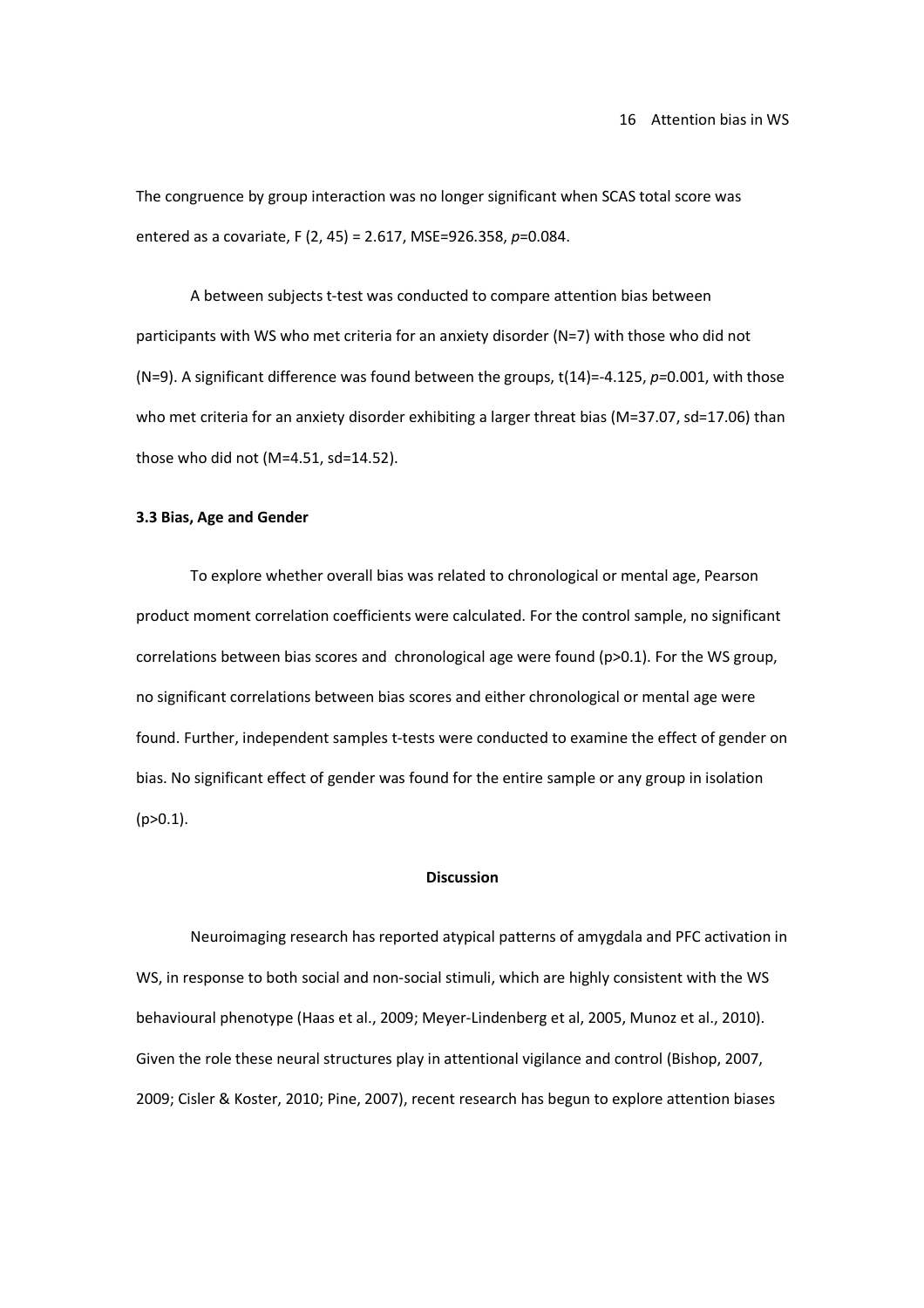for emotional faces in WS (Dodd & Porter, 2010; Santos et al., 2010). The present study is the first study to examine attention bias for non-social threatening stimuli in this population. On the basis of previous findings, it was hypothesised that the WS group would exhibit a significant within-subjects bias to threat and that a significant between-subjects bias would be found when the WS group were compared to the typically developing control groups.

The results clearly supported the first hypothesis; a significant within-subjects attention bias towards threatening stimuli was observed in the WS group. In contrast, the chronological age matched control group exhibited a significant, although very slight, attention bias away from threat and no bias in either direction was found for the attentional control matched group. Although no bias was expected in either typically developing group, the findings for the chronological age control group are consistent with some previous studies reporting a subtle attention bias away from threat in non-anxious adults (Bar-Haim et al., 2007). The betweengroup comparisons provided some support for the second hypothesis as a significant difference in attention bias was found between the WS and CA groups and the difference between the WS and AC groups approached significance. This later comparison was supported by a large effect size (*d*=0.63). Taken together these findings suggest that WS is associated with an attention bias for threatening non-social stimuli.

Several recent studies have reported that individuals with WS exhibit deficits in response inhibition (Menghini, Addona, Costanzo, & Vicari, 2010; Mobbs et al., 2007) and broader executive function abilities including switching (Rhodes, Riby, Park, Fraser, & Campbell, 2010). These deficits in executive function have been linked with atypical frontal lobe activation (Mobbs et al., 2007) along with possible abnormalities in the left temporal lobe (Campbell et al., 2009). By comparing the WS group to a group of younger typically developing children matched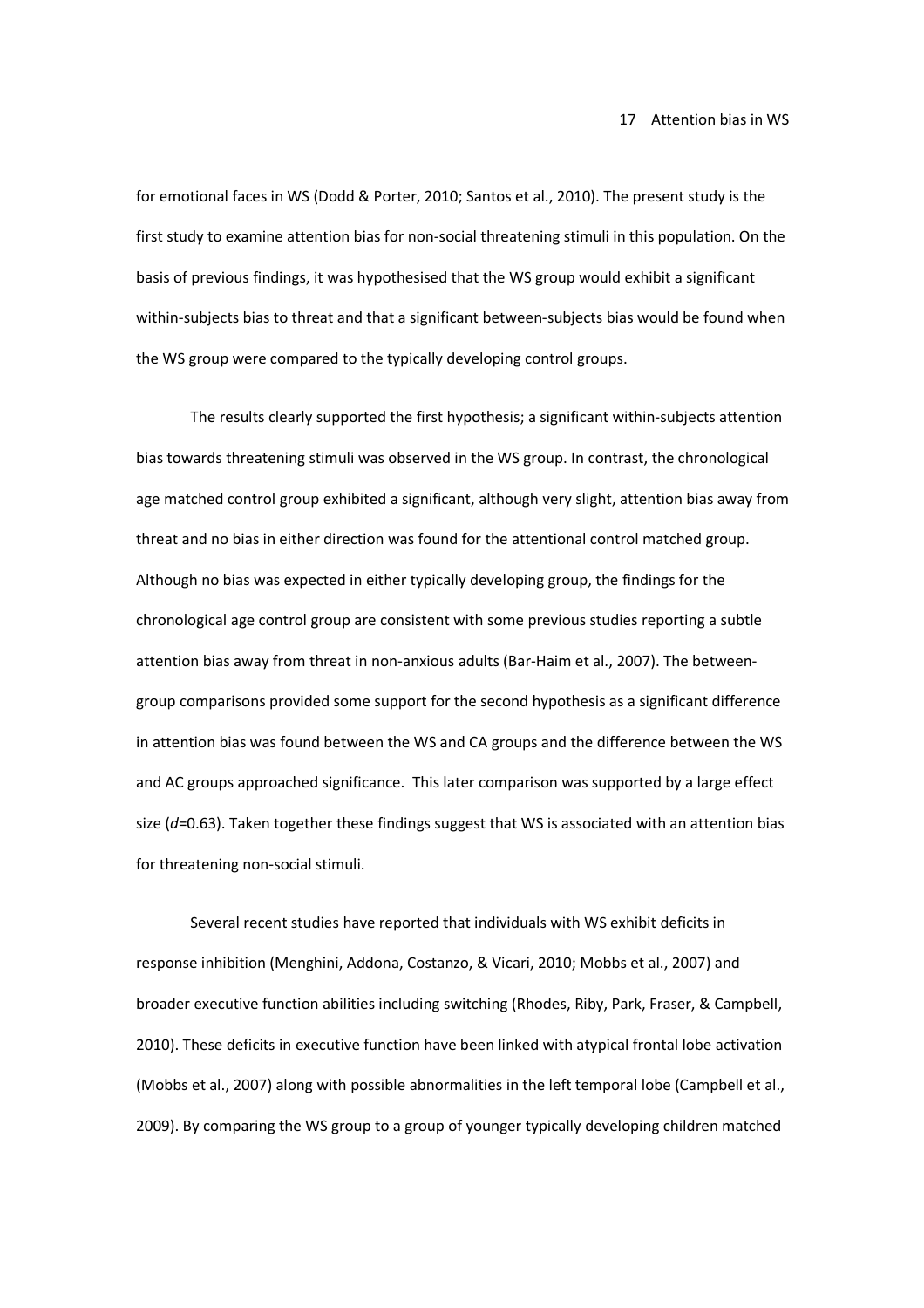on attentional control ability, the influence of basic attentional control processes such as response inhibition and switching on task performance were able to be controlled. The results suggest, therefore, that individuals with WS exhibit an attention bias for threat that is, at least to some extent, independent of any general deficits in attentional control. Although this represents one of the strengths of the present design, it should be taken into consideration that the participants were matched on a verbally-based measure of attentional control whereas the dot-probe task relies on visual attention. Matching on a visually-based measure of attentional control may have provided a more stringent control. This highlights a point for consideration in future research with WS samples, which must be mindful of deficits in executive function in WS and carefully consider the measure used for group matching.

The results of the present study, showing an attention bias to threatening non-social images, and previous studies, showing increased attention to positive but not negative social stimuli in WS (Dodd & Porter, 2010; Santos et al., 2010), are highly consistent with the atypical pattern of amygdala activation reported in WS (Haas et al., 2009; Meyer-Lindenberg et al., 2005; Munoz et al., 2010); stimuli that lead to elevated amygdala activation in WS are also the subject of attentional biases and stimuli that do not lead to elevated amygdala activation are not the subject of attentional biases (Dodd & Porter, 2010; Santos et al., 2010). Given the clear parallels between these findings from neuroimaging and cognitive research and the strong theoretical support for a link between amygdala activation and attention, these results provide preliminary evidence that atypical amygdala activation in WS may be associated with biases in attention.

To more closely consider the processes that might drive this link between amygdala activation and attention bias, it is important to consider the role of the PFC and related cortical structures. As discussed, the amygdala underpins the bottom-up threat detection mechanism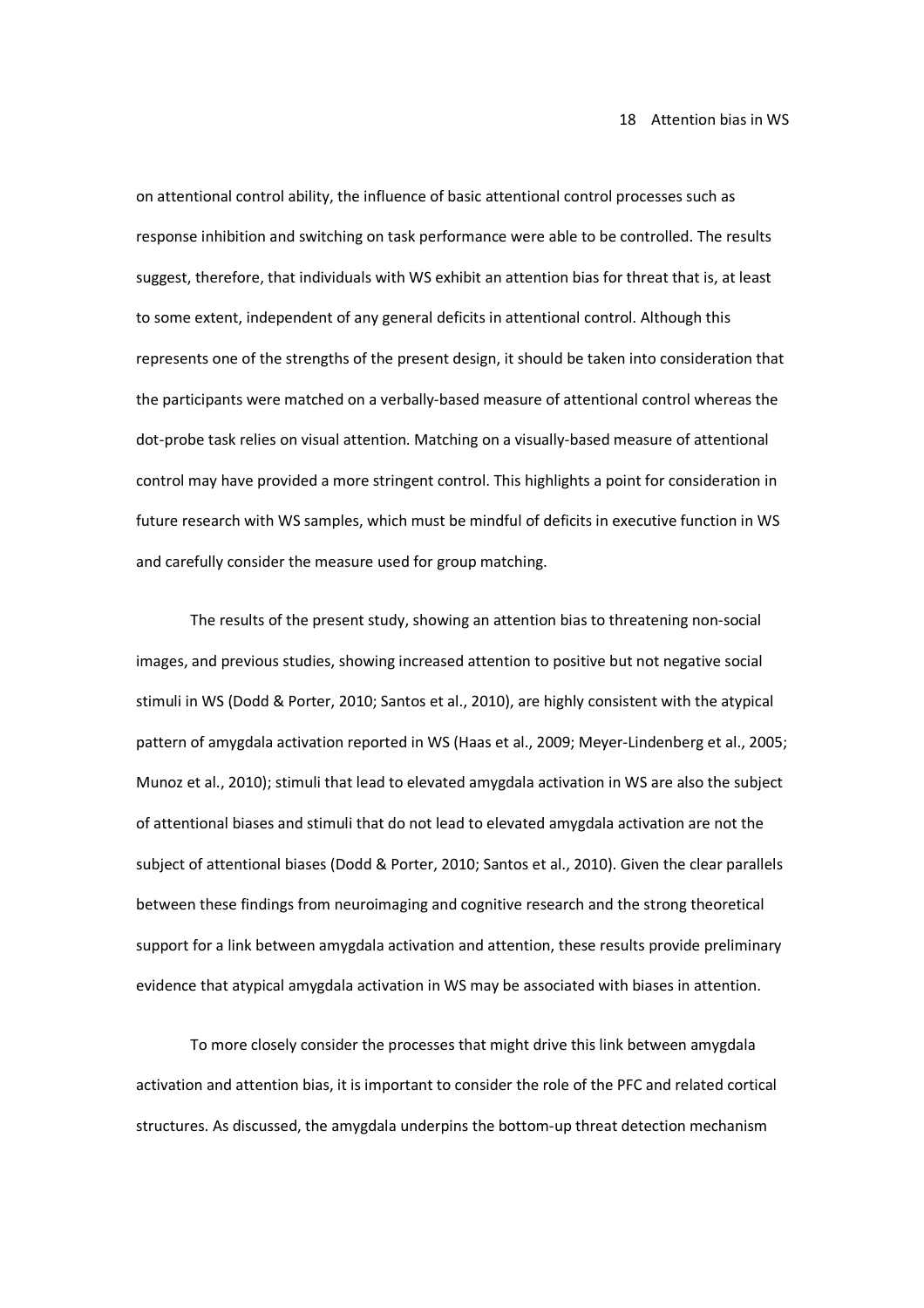and affects initial orienting of attention (Bishop, 2007, 2009; Cisler & Koster, 2010; Pine, 2007). In relation to the dot-probe task, amygdala activation has been linked with faster responses on congruent trials, a measure of attentional vigilance (Carlson, Reinke & Habib, 2009). In contrast, the PFC is involved in the top-down control of attention and has been linked to difficulties disengaging attention from threat in the dot-probe task (Bishop, 2007, Cisler & Koster, 2010). It is interesting, therefore, that the attention bias found in the present research and in Dodd and Porter (2010) was driven by difficulties *disengaging* attention. To clarify, the WS participants were not faster to respond to a probe that followed a threat image, which would suggest attentional vigilance. Instead, the presence of the threatening image slowed the WS participants' responses when they were required to shift their attention away from the threatening scene to a probe on the other side of the screen. It seems plausible therefore that the attention bias observed in the present research and in previous research with WS is underpinned by the abnormalities in the PFC – amygdala pathway consistent with those reported by Meyer-Lindenberg et al. (2005) and, more recently, by Munoz et al. (2010).

This possible link between atypical patterns of neural activation and attention bias in WS lays the foundation for several exciting areas for future research. An important initial step in extending these findings will be to replicate them in other WS samples using different methodologies. One particularly useful way of examining attentional deployment is the use of eye-tracking, which could certainly provide rich data on patterns of attentional deployment across different stimuli (e.g. Riby & Hancock, 2009a). In order to make explicit links between neural activation and attention bias in WS, it will be essential to combine neuroimaging with behavioural measures of cognitive bias as has been used in recent research with typically developing adults (Carlson et al., 2009). A further interesting area of research will be to examine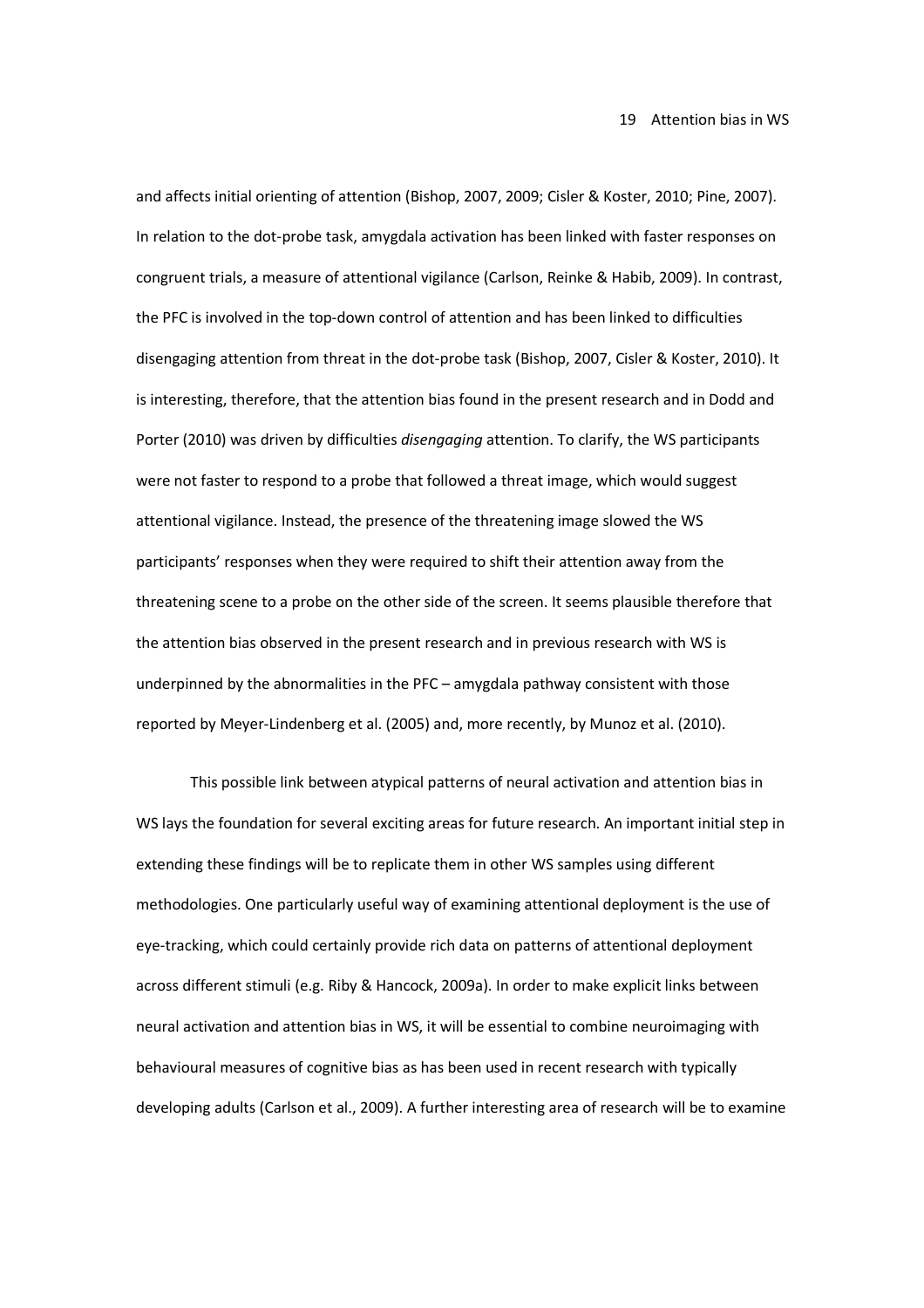how heterogeneity in WS deletions is associated with individual differences in neural activation and attentional bias.

Although the findings of the present research indicate that WS is associated with an attention bias for threatening non-social stimuli, it is important to note that this attention bias was closely related to current anxiety symptoms and diagnoses in WS. When anxiety symptoms were controlled for statistically no between-group differences in attention bias were found. Furthermore, WS participants who met criteria for an anxiety disorder exhibited significantly larger attention biases than those who did not. This raises a number of interesting points for consideration. Firstly, it is not possible to determine whether the attention bias observed in the present research is simply a consequence of the elevated anxiety in this population or whether the attention bias plays a role in the onset or maintenance of anxiety in WS. Longitudinal research or research using bias modification procedures, in which cognitive bias is increased or decreased using training paradigms (MacLeod, Rutherford, Campbell, Ebsworthy & Holker, 2002; See, MacLeod, & Bridle, 2009), is required to address this question. On a related point, it is also unclear to what extent the atypical amygdala activation reported by Meyer-Lindenberg et al. (2005) and Munoz et al. (2010) is related to current anxiety symptoms in their WS participants as anxiety was not thoroughly assessed using diagnostic measures or symptom scales in these studies. It remains possible that the elevated amygdala activation in response to threatening non-social scenes and the attention bias found in the present research are consequences of elevated anxiety in this population and do not play a causal role. This should, however, not detract from the significance of the present findings which: (1)demonstrate that the dissociation between social and non-social anxiety in WS can be observed at the cognitive level; (2) highlight the potential role of attention processing in linking atypical neural activation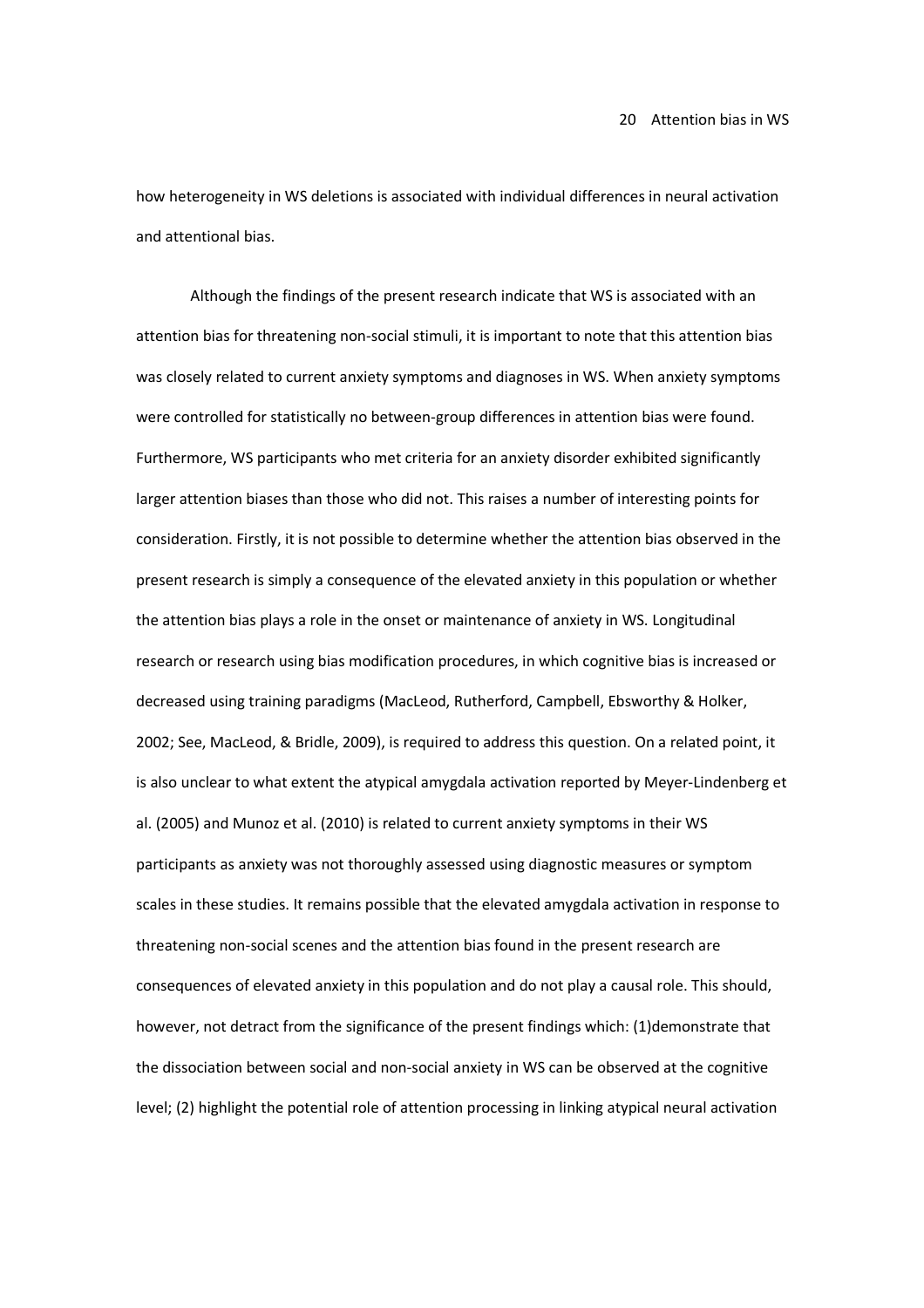in WS with the WS behavioural phenotype; (3) provide the first evidence that anxiety in WS is associated with biased attentional processing similar to that observed in the typically developing population (Bar-Haim et al., 2007).

In demonstrating that anxiety in WS is associated with cognitive biases similar to those seen in the typically developing population, this study provides theoretical support for the use of cognitive therapies, initially designed for use with typically developing adults and children, with the WS population. Given the elevated rates of GAD and Specific Phobia seen in this population, and the paucity of research considering treatment options, it is essential that future research examine the efficacy of various cognitive behavioural techniques with individuals with WS. Recent case studies provide initial indication that these techniques may be useful for the treatment of anxiety in WS (Klein-Tasman & Albano, 2007; Phillips & Klein-Tasman, 2009).

The findings need to be considered within the context of the study's strengths and limitations. Firstly, due to the cognitive demands of the task, we decided to only invite individuals with WS who had a mild to moderate intellectual impairment and a mental age of at least 6.5 years to participate. As WS is a rare genetic disorder, this resulted in a small sample size. Participants were recruited nationally to ensure the sample size was as large as possible and the resulting participant numbers are comparable to many recent studies conducted with this population (Krajcsi, Lukacs, Igacs, Racsmany, & Pleh, 2009; Riby & Hancock, 2009b; Vicari, Bellucci, & Carlesimo, 2006). These results should, however, be considered preliminary and it will be useful for future research to replicate these findings in other samples of individuals with WS. Secondly, the basic dot-probe task was used over the probe-discrimination task in order to keep the cognitive load of the task as low as possible for the WS participants and younger mental-age matched controls. Although this task is used frequently in published research, it has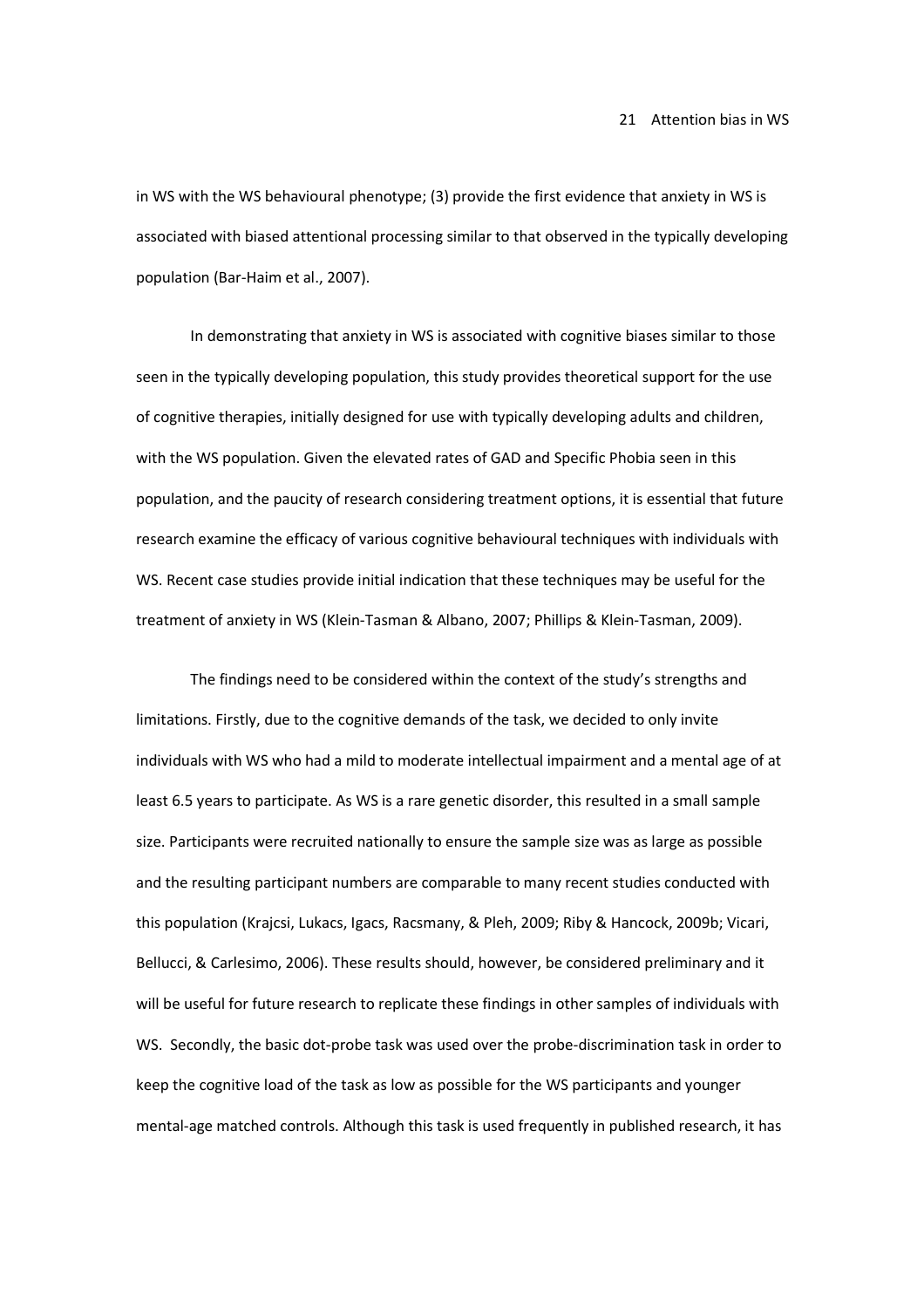been argued that the probe-discrimination task may provide a better measure of attention allocation (see Mogg & Bradley, 1999 for a review of the relative merits of the two tasks).

 In addition to the use of an attentional control group discussed previously, further strengths of the study lie in the use of a methodology that allows straightforward comparison with research into social processing in WS, and the assessment of clinical anxiety diagnoses in the WS group and anxiety symptoms in all groups. As there are no measures of anxiety symptoms currently validated for use with both WS participants and the typically developing populations, a symptom-based measure that has been used with WS samples previously was chosen. The measure showed good internal consistency with the present WS sample and it would be useful to further validate this measure for use in future research with this population.

In summary, the present research provides the first evidence of an attention bias for non-social threat in WS. This finding lays the foundation for several avenues of future research including: exploring the relationship between atypical amygdala activation, attention bias and the WS behavioural phenotype, examining the role of attention biases in the onset and maintenance of anxiety in WS and further examining the efficacy of cognitive therapies to treat anxiety in WS.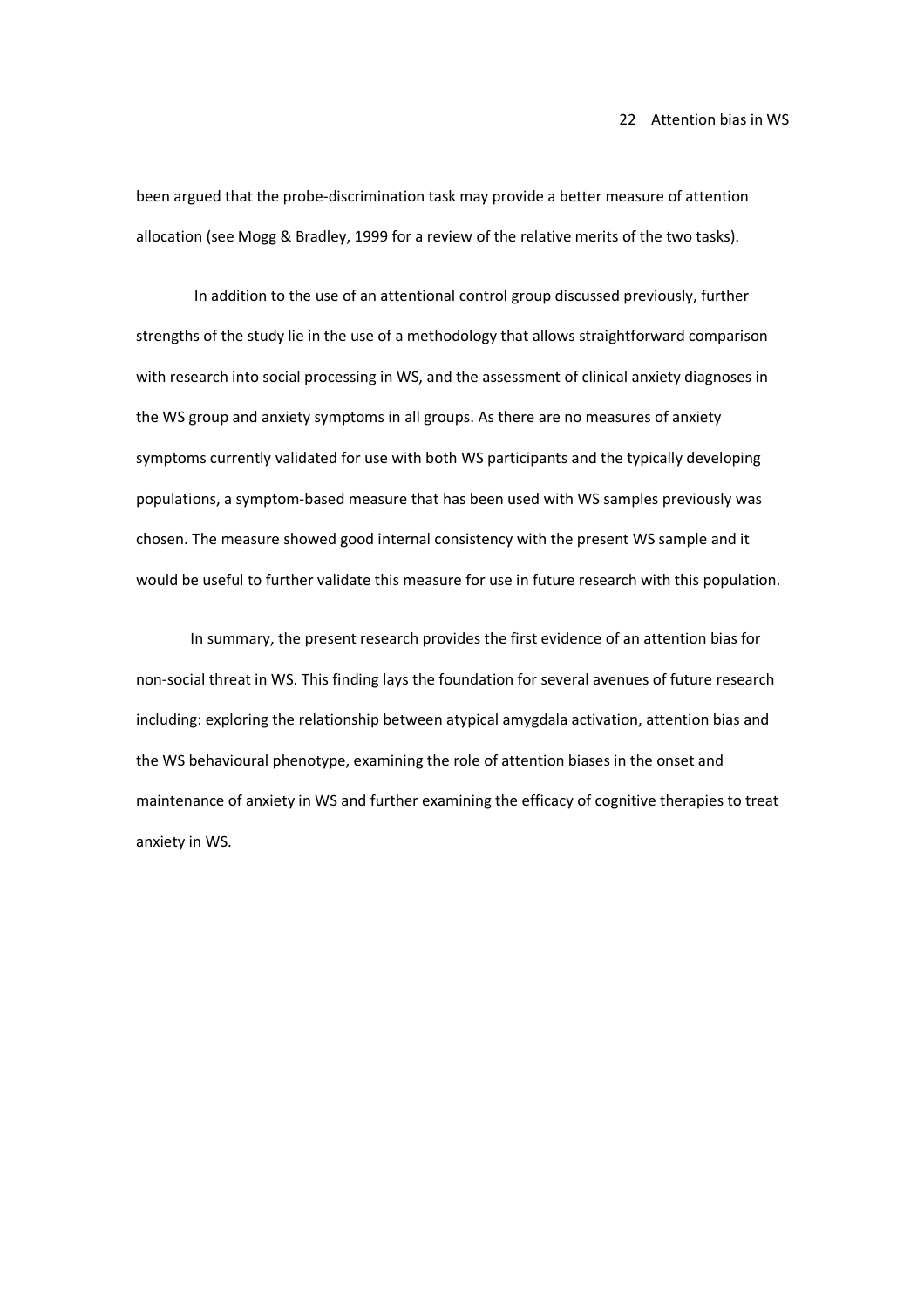# 23 Attention bias in WS

# **Acknowledgements**

Our thanks to all the participants and their families for their time and enthusiasm. Thanks also to Alex Antell for her help with data collection, Alan Taylor for his statistical expertise, Anina Rich for her help with the design and Megan Willis for her help with the stimuli.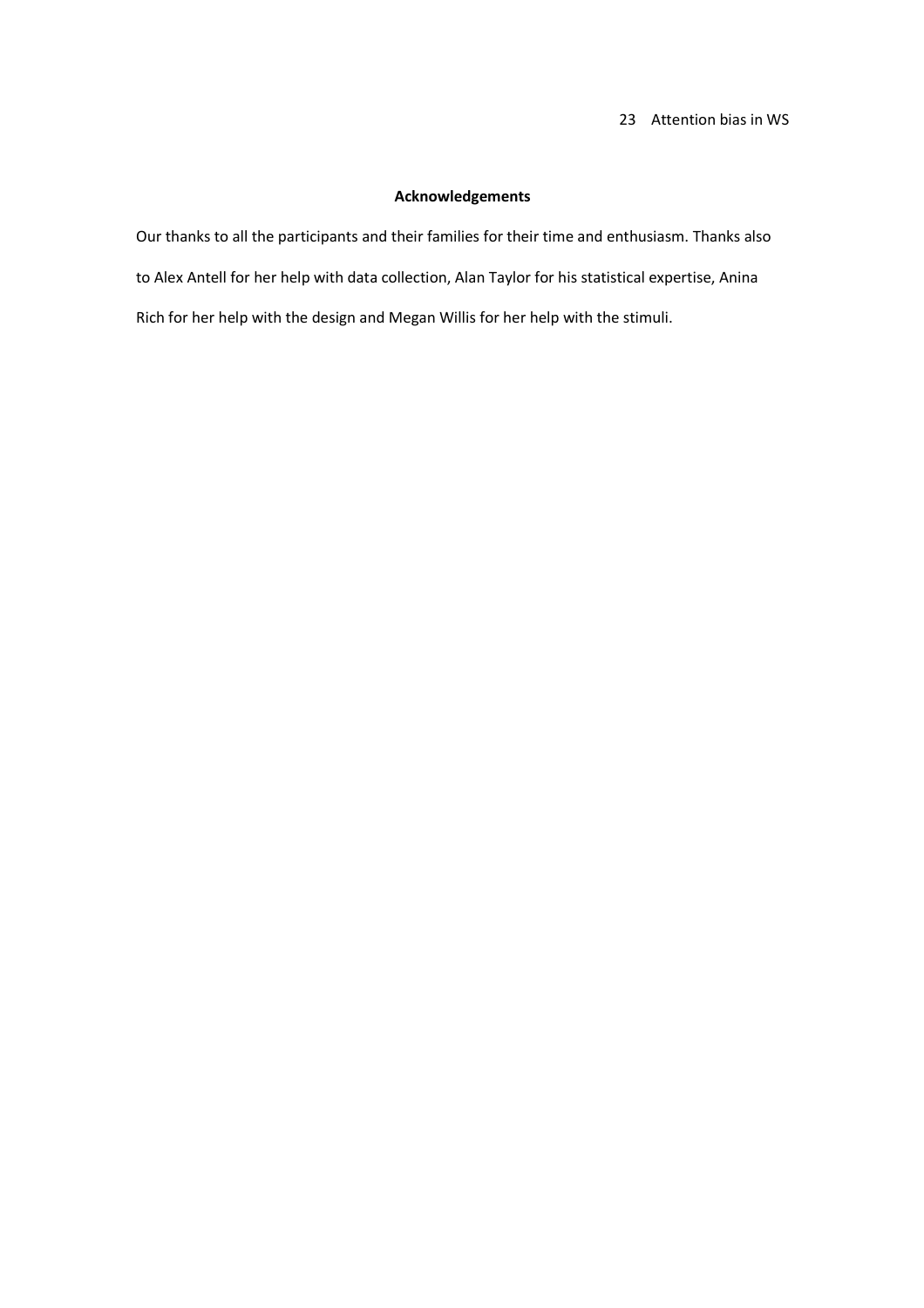#### **References**

- American Psychiatric Association, A. P. (1994). *Diagnostic and statistical manual of mental disorders (4th ed.)*. Washington, DC: American Psychiatric Association.
- Bar-Haim, Y., Lamy, D., Pergamin, L., Bakermans-Kranenburg, M. J., & van Ijzendoorn, M. H. (2007). Threat-related attentional bias in anxious and nonanxious individuals: A metaanalytic study. *Psychological Bulletin, 133(1),* 1-24. doi:10.1037/0033-2909.133.1.1
- Bellugi, U., Lichtenberger, L., Jones, W., Lai, Z., & St (2000). I. The neurocognitive profile of williams syndrome: A complex pattern of strengths and weaknesses. Journal of Cognitive *Neuroscience, 12(1),* 7-29. doi:10.1162/089892900561959
- Bishop, S.J. (2007). Neurocognitive mechanisms of anxiety: an integrative account , *Trends in Cognitive Sciences, 11 (7)*, 307-316. doi:10.1016/j.tics.2007.05.008
- Bishop S.J. (2009). Trait anxiety and impoverished prefrontal control of attention. *Nature Neuroscience, 12,* 92–98. doi: 10.1038/nn.2242
- Brown, V., Johnson, M. H., Paterson, S. J., Gilmore, R., Longhi, E., & Karmiloff-Smith, A. (2003). Spatial representation and attention in toddlers with williams syndrome and down syndrome. . *Neuropsychologia, 41,* 1037-1046. doi:10.1016/S0028-3932(02)00299-3
- Campbell, L.E., Daly, E., Toal, F., Stevens, A., Azuma, R., Karmiloff-Smith, A…Murphy, M.K.C. Brain structural differences associated with the behavioural phenotype in children with Williams syndrome. *Brain Research, 1258,* 96-107. doi: 10.1016/j.brainres.2008.11.101
- Carlson, J.M., Reinke, K.S., & Habib, R. (2009). A left amygdala mediated network for rapid orienting to masked fearful faces. *Neuropsychologia, 47 (5),* 1386 – 1389. doi: doi:10.1016/j.neuropsychologia.2009.01.026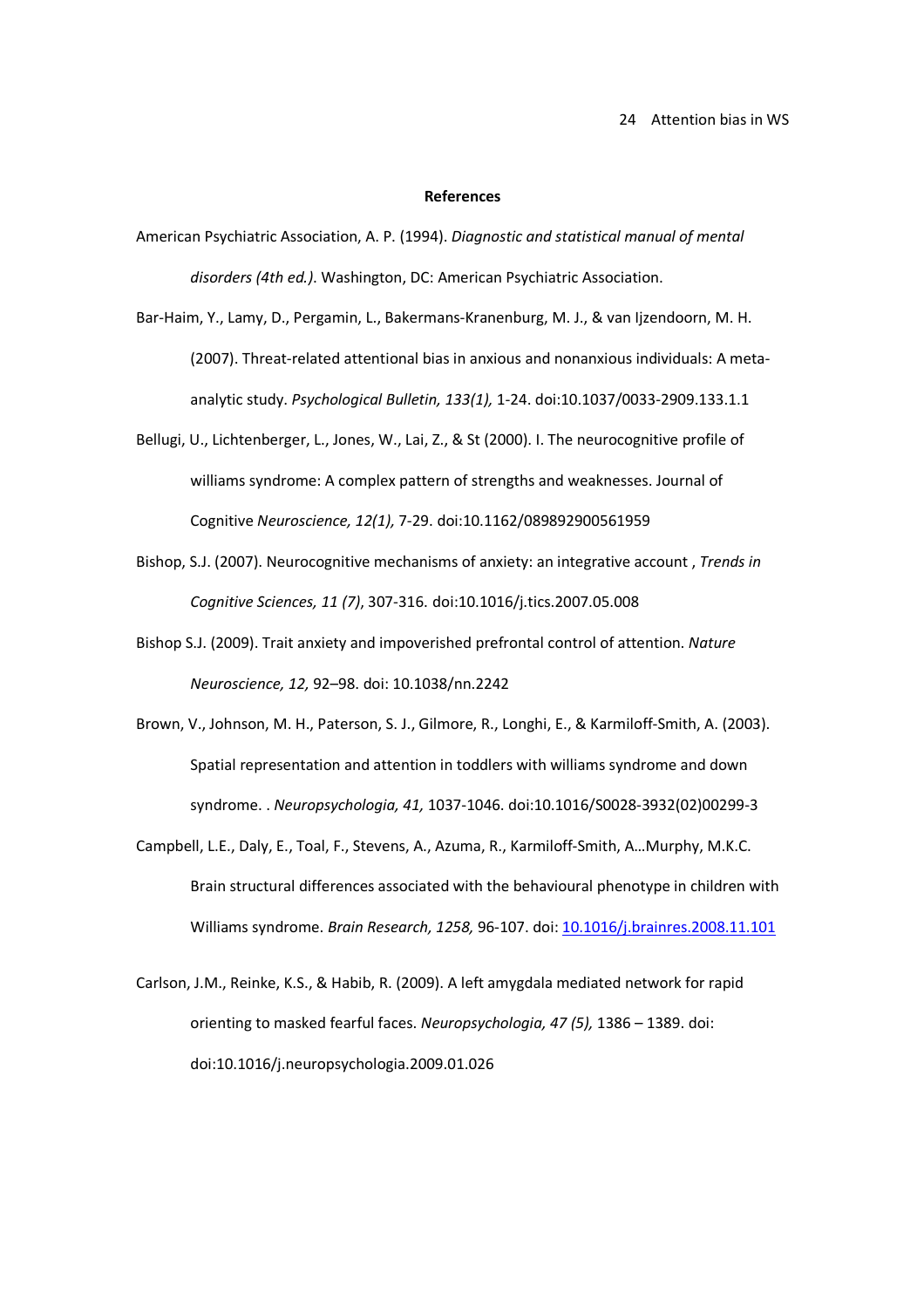- Cisler, J.M., & Koster, E.H.W. (2010). Mechanisms of attentional biases towards threat in anxiety disorders: An integrative review. Clinical psychology review 30(2),203-16. doi:10.1016/j.cpr.2009.11.003
- Cornish, K., Scerif, G., & Karmiloff-Smith, A. (2007). Tracing syndrome-specific trajectories of attention across the lifespan. *Cortex, 43(6),* 672-685. doi:10.1016/S0010- 9452(08)70497-0
- Derryberry, D., & Reed, M. A. (2002). Anxiety-related attentional biases and their regulation by attentional control. *Journal of Abnormal Psychology, 111*, 225-236. doi:10.1037/0021- 843X.111.2.225
- Dodd, H. F., & Porter, M. A. (2009). Psychopathology in Williams syndrome: The effect of individual differences across the life span. *Journal of Mental Health Research in Intellectual Disabilities, 2 (2)*, 89-109. doi:10.1080/19315860902725867
- Dodd, H. F., Schniering, C. A., & Porter, M. A. (2009). Beyond behaviour: Is social anxiety low in williams syndrome? *Journal of Autism and Developmental Disorders, 39 (12),* 1673-1681. doi:10.1007/s10803-009-0806-4
- Dodd, H.F., & Porter, M.A. (2010). I see happy people: attention towards happy but not angry facial expressions in Williams syndrome. *Cognitive Neuropsychiatry*. Advance online publication. doi:10.1080/13546801003737157
- Dodd, H.F. & Porter, M.A. (In Press). Interpretation of ambiguous situations: evidence for a dissociation between social and physical threat in Williams syndrome. *Journal of Autism and Developmental Disorders*.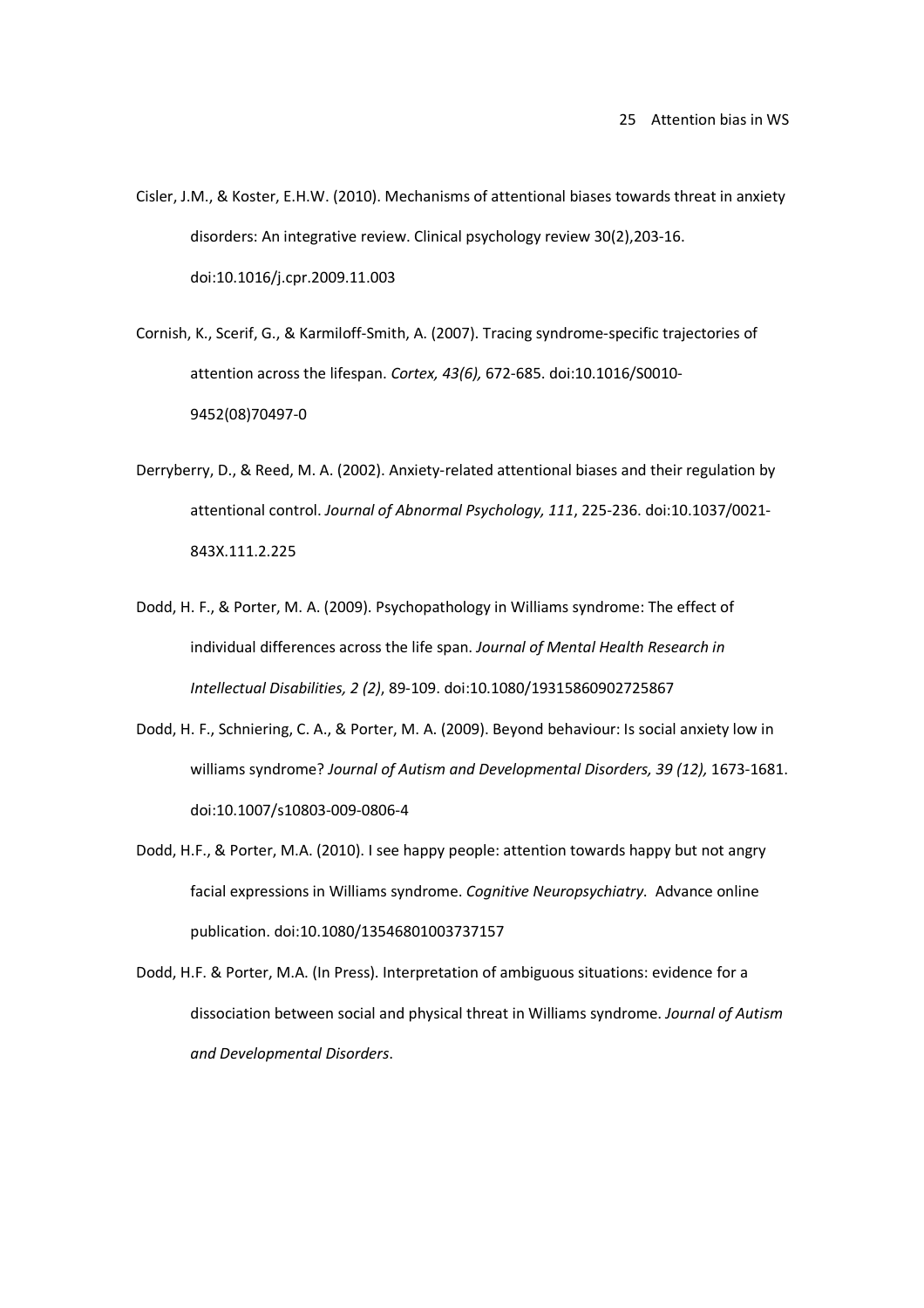- Doyle, T. F., Bellugi, U., Korenberg, J., & Graham, J. (2004). "Everybody in the world is my friend" Hypersociability in young children with Williams syndrome. *American Journal of Medical Genetics, 124A (3)*, 263-273. doi:10.1002/ajmg.a.20416
- Dykens, E. M. (2003). Anxiety, fears, and phobias in persons with williams syndrome. *Developmental Neuropsychology, 23(1-2),* 291-316. doi:10.1207/S15326942DN231&2\_13
- Einfeld, S. L., Tonge, B. J., & Florio, T. (1997). Behavioral and emotional disturbance in individuals with williams syndrome. *American Journal on Mental Retardation, 102(1)*, 45-53. doi:10.1352/0895-8017(1997)102<0045:BAEDII>2.0.CO;2
- Espy, K.A. (1997). The shape school: Assessing executive function in preschool children. *Developmental Neuropsychology, 13 (4),* 495-499. Doi: 10.1080/87565649709540690
- Ewart, A., Morris, C. A., Atkinson, D., Jin, W., Sternes, K., Spallonem, P.,…Keating, M.T. (1993). Hemizygosity at the elastin locus in a developmental disorder, williams syndrome. *Nature Genetics, 5*, 11-16. doi:10.1038/ng0993-11
- Forster, K. I., & Forster, J. C. (2003). DMDX: A windows display program with millisecond accuracy. *Behavior Research Methods, Instruments & Computers, 35(1)*, 116-124. Retrieved from http://brm.psychonomic-journals.org/
- Fryssira, H., Palmer, R., Hallidie-Smith, K. A., Taylor, J., Donnai, D., & Reardon, W. (1997). Fluorescent in situ hybridisation (FISH) for hemizygous deletion at the elastin locus in patients with isolated supravalvar aortic stenosis. *Journal of Medical Genetics, 34(4)*, 306-308. doi:10.1136/jmg.34.4.306
- Haas, B. W., Mills, D., Yam, A., Hoeft, F., Bellugi, U., & Reiss, A. (2009). Genetic influences on sociability: Heightened amygdala reactivity and event-related responses to positive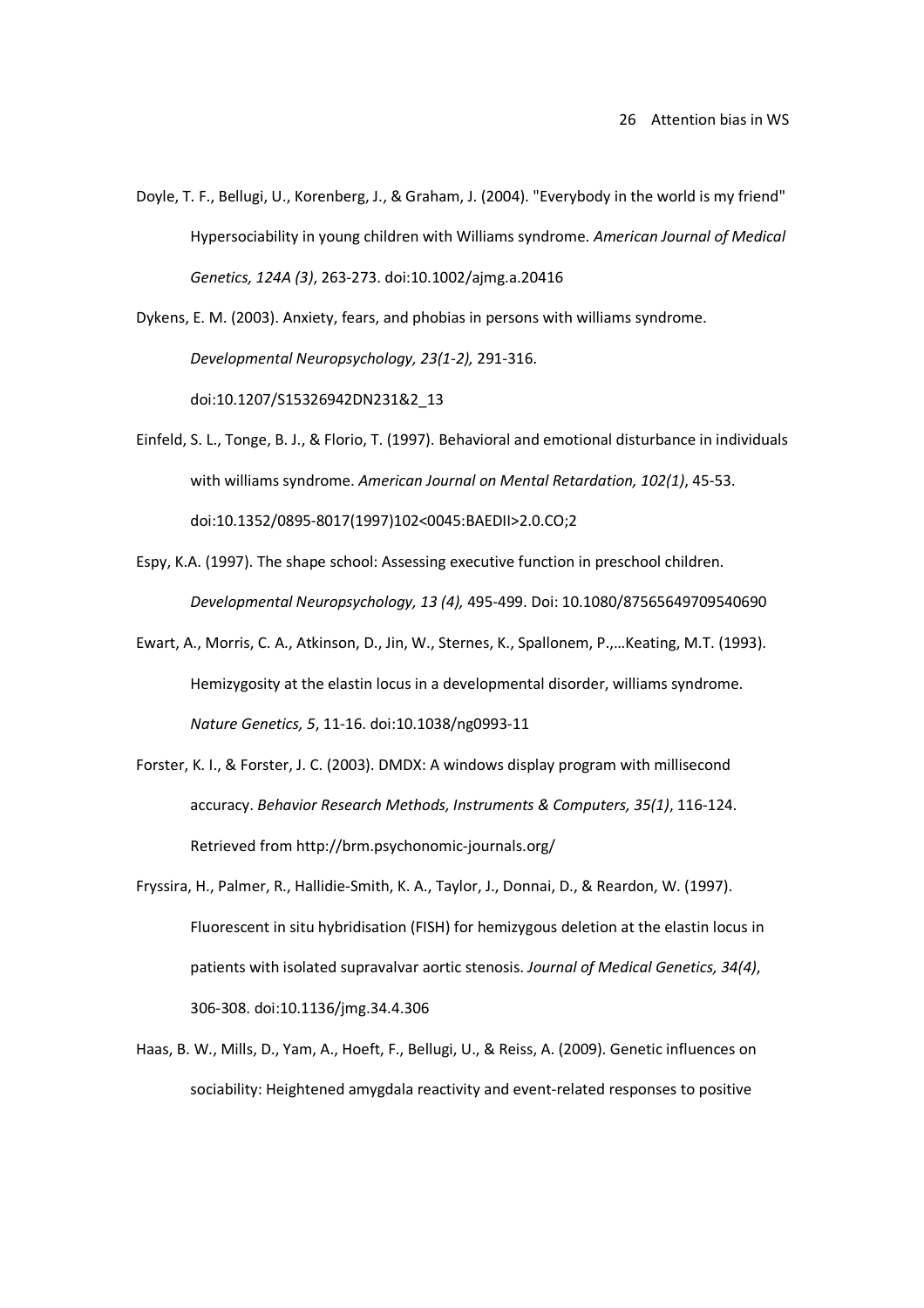social stimuli in Williams syndrome. *Journal of Neuroscience, 29 (4)*, 1132-1139. doi:10.1523/JNEUROSCI.5324-08.2009

Jarvinen-Pasley, A., Bellugi, U., Reilly, J., Mills, D.L., Galaburdam A., Reiss, A.L., & Korenberg, J.R. (2008). Defining the social phenotype in Williams syndrome: a model for linking gene, the brain, and behaviour. *Development and Psychopathology, 21 (1),* 1-35. doi: 10.1017/S0954579408000011.

- Kaufman, J., Birmaher, B., Brent, D., Rao, U., Flynn, C., Moreci, P., …Ryan, N. (1997). Schedule for affective disorders and schizophrenia for school-age children-present and lifetime version (k-sads-pl): Initial reliability and validity data. *Journal of the American Academy of Child & Adolescent Psychiatry, 36*, 980-988. doi:10.1097/00004583-199707000-00021
- Kessler, R. C., Chiu, W. T., Demler, O., & Walters, E. E. (2005). Prevalence, severity, and comorbidity of 12-month DSM-IV disorders in the national comorbidity survey replication. *Arch Gen Psychiatry, 62 (6)*, 617-627. doi:10.1001/archpsyc.62.6.617
- Kindt, M., Bierman, D., & Brosschot, J.F. (1997). Cognitive bias in spider fear and control children: assessment of emotional interference by a card format and a single-trial format of the stroop task. *Journal of Experimental Child Psychology, 66 (20),* 163-179. doi:10.1006/jecp.1997.2376
- Koster, E. H., Crombez, G., Verschuere, B., & De Houwer, J. (2004). Selective attention to threat in the dot probe paradigm: Differentiating vigilance and difficulty to disengage. *Behaviour Research and Therapy, 42,* 1183-1192. doi:10.1016/j.brat.2003.08.001
- Krajcsi, A., Lukacs, A., Igacs, J., Racsmany, M., & Pleh, C. (2009). Numerical abilities in williams syndrome: Dissociating the analogue magnitude system and verbal retrieval. *Journal of*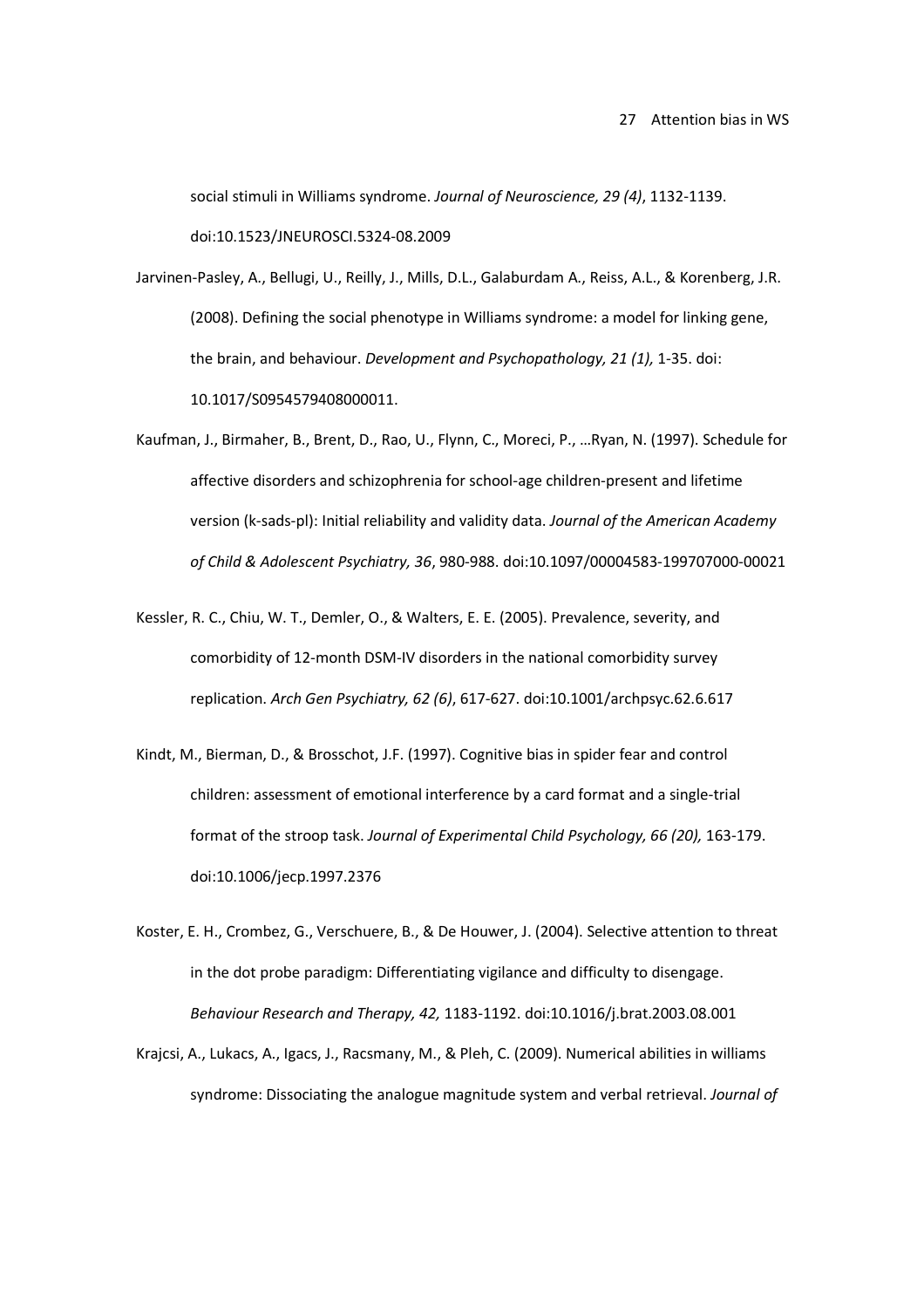*Clinical and Experimental Neuropsychology, 31(4)*, 439-446.

doi:10.1080/13803390802244126

- Lang, P. J., Bradkey, M. M., & Cuthbert, B. N. (2005). International affective picture system (IAPS): Affective ratings of pictures and instruction manual. Technical report A-6. Gainesville, FL: University of Florida.
- Lewinsohn, P. M., Clarke, G. N., Seeley, J. R., & Rohde, P. (1994). Major depression in community adolescents: Age at onset, episode duration and time to recurrence. *Journal of the American Academy of Child and Adolescent Psychiatry, 33 (6)*, 809-818. doi:10.1097/00004583-199407000-00006
- Leyfer, O. T., Woodruff-Borden, J., Klein-Tasman, B. P., Fricke, J. S., & Mervis, C. B. (2006). Prevalence of psychiatric disorders in 4 to 16-year-olds with williams syndrome. *American Journal of Medical Genetics, Part B: (Neuropsychiatric Genetics), 141B,* 615- 622. doi:10.1002/ajmg.b.30344
- Martens, M.A., Wilson, S.J., Dudgeon, P., & Reutens, D.C. (2009). Approachability and the amygdala: Insights from Williams syndrome. *Neuropsychologia, 47 (12),* 2446-2453. doi:10.1016/j.neuropsychologia.2009.04.017
- Mathews*, A., &* Mackintosh*, B. (*1998*).* A cognitive model of selective processing in anxiety. *Cognitive Therapy and Research, 22 (6),* 539-560. doi: 10.1023/A:1018738019346
- MacLeod, C., Rutherford, E., Campbell, L., Ebsworthy, G., & Holker, L. (2002). Selective attention and emotional vulneravility: Assessing the causal bias of their association through the experimental maniulation of attentional bias. *Journal of Abnormal Psychology, 111*, 107- 123. doi:10.1037/0021-843X.111.1.107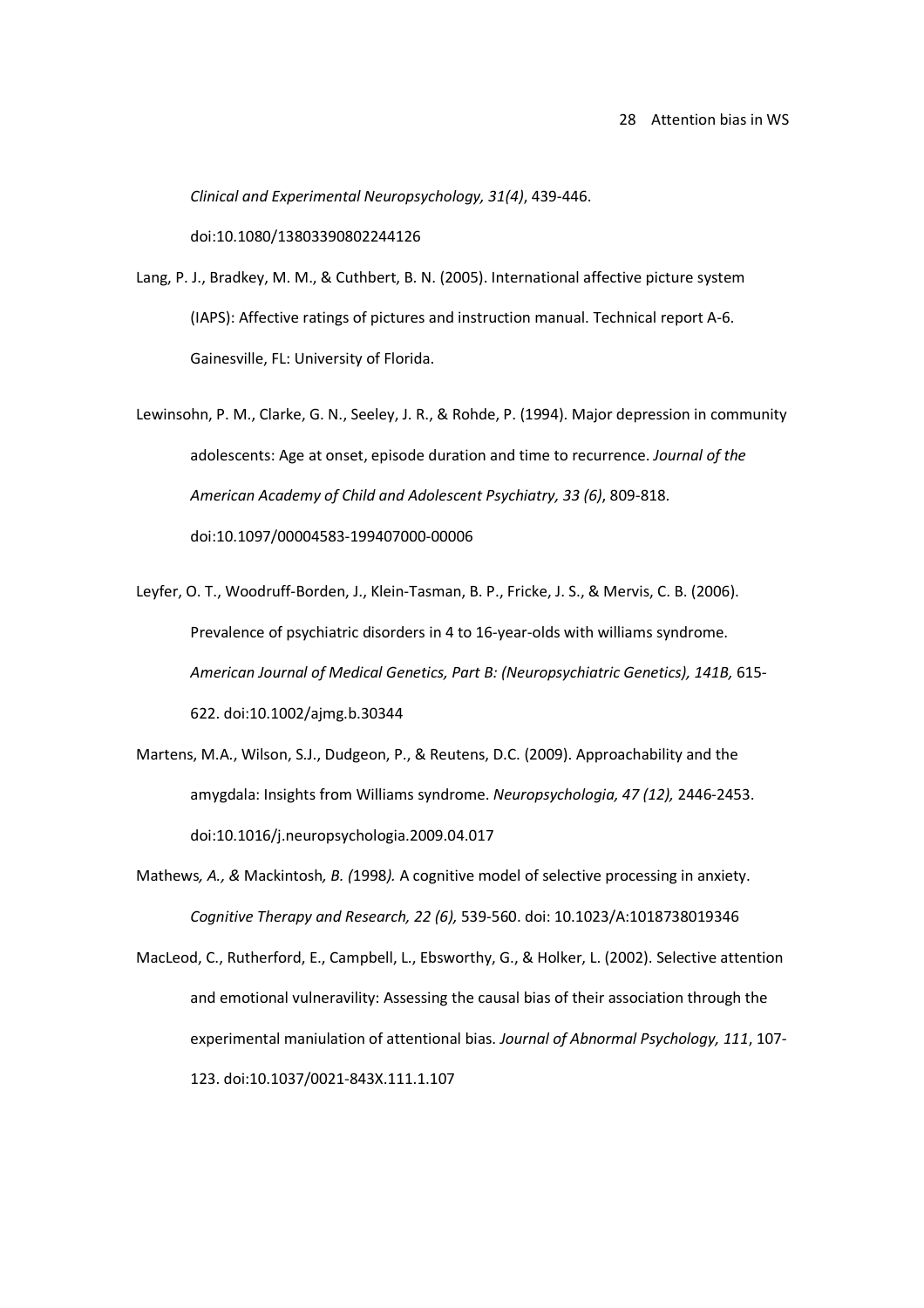- Menghini, D., Addona, F., Costanzo, F., & Vicari, S. (2010). Executive functions in individuals with Williams syndrome, *Journal of Intellectual Disability Research, 54 (5),* 418-432. doi: 10.1111/j.1365-2788.2010.01287.x
- Mervis, C. B., & Klein-Tasman, B. P. (2000). Williams syndrome: Cognition, personality, and adaptive behavior. *Mental Retardation and Developmental Disabilities Research Reviews, 6(2)*, 148-158. doi:10.1002/1098-2779(2000)6:2<148::AID-MRDD10>3.0.CO;2-T
- Meyer-Lindenberg, A., Hariri, A. R., Munoz, K. E., Mervis, C. B., Mattay, V. S., Morris, C. A., & Berman, K.F. (2005). Neural correlates of genetically abnormal social cognition in Williams syndrome. *Nature Neuroscience, 8*, 991-993. doi:10.1038/nn1494
- Mobbs, D., Eckert, M.A., Mills, D., Korenberg, J., Bellugi, U., Galaburda, A.M., & Reissm A.L. (2007). Frontostriatal dysfunction during response inhibition in Williams syndrome. *Biological Psychiatry, 62 (3),* 256-261. doi: 10.1016/j.biopsych.2006.05.041
- Mogg, K., & Bradley,B.P. (1999). Some methodological issues in assessing attentional biases for threatening faces in anxiety: a replication study using a modified version of the probe detection task, *Behaviour Research and Therapy, 37,* 595–604. doi:10.1016/S0005- 7967(98)00158-2
- Mogg, K., Bradley, B. P., Miles, F., & Dixon, R. (2004). Time course of attentional bias for threat scenes: Testing the vigilance-avoidance hypothesis. *Cognition & Emotion, 18(5)*, 689- 700.

doi:10.1080/02699930341000158

Mogg, K., Philippot, P., & Bradley, B. P. (2004). Selective attention to angry faces in clinical social phobia. *Journal of Abnormal Psychology, 113(1)*, 160-165. doi:10.1037/0021- 843X.113.1.160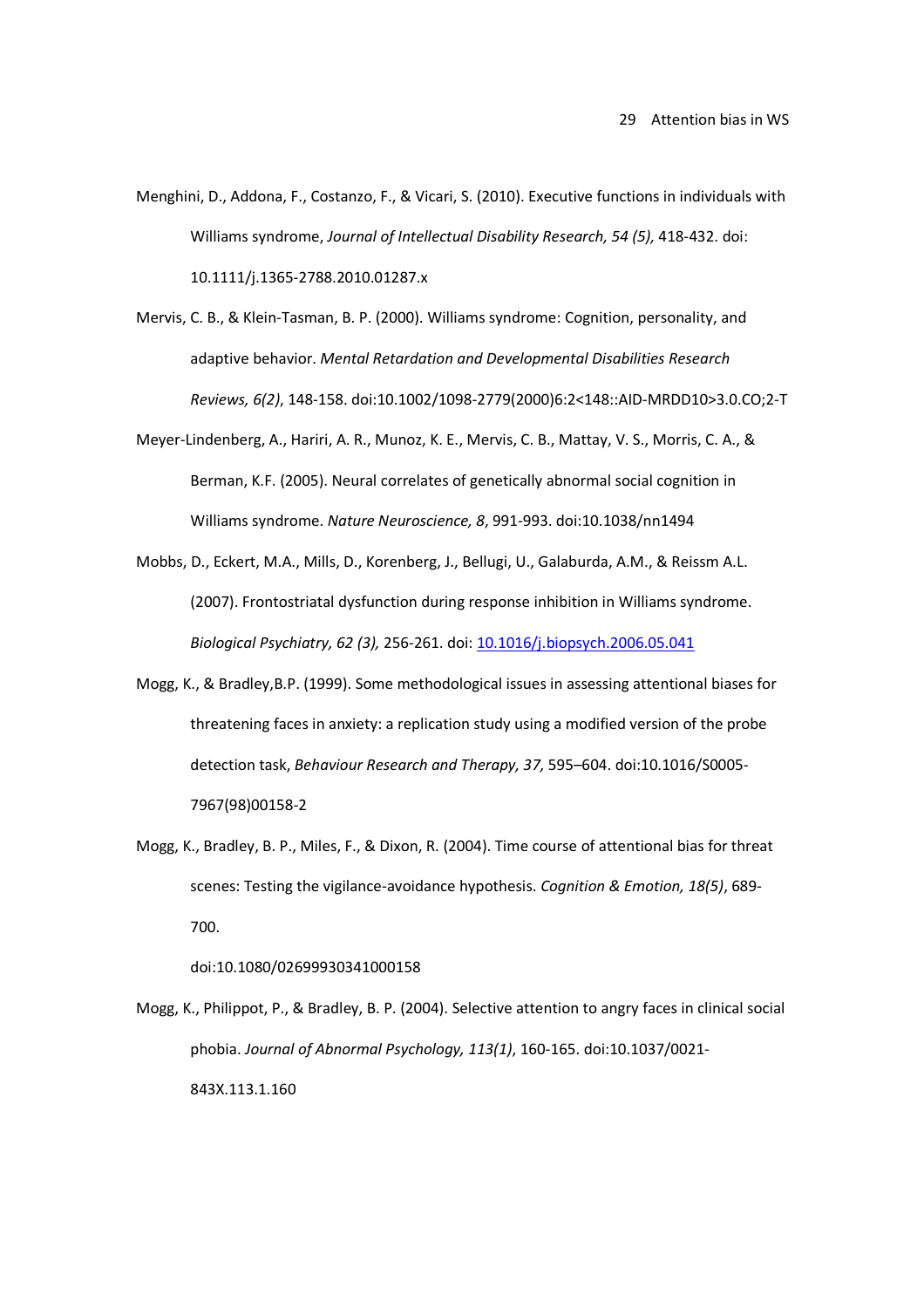- Munoz, K.E., Meyer-Lindenberg, A., Hariri, A.R., Mervis, C.B., Mattay, V.S., Morris, C.A., & Berman, K.F. Abnormailities in neural processing of emotional stimuli in Williams syndrome vary according to social vs. non-social. *Neuroimage, 50 (1),* 340-346. doi:10.1016/j.neuroimage.2009.11.069
- Pine, D. (2007). Research review: A neuroscience framework for pediatric anxiety disorders. *Journal of Child Psychology and Psychiatry, 48 (7),* 631-648. Doi:10.1111/j.1469- 7610.2007.01751.x
- Riby, D. M., & Hancock, P. J. B. (2009b). Do faces capture the attention of individuals with williams syndrome or autism? Evidence from tracking eye movements. *Journal of Autism & Developmental Disorders, 39 (3)*, 421-431. doi:10.1007/s10803-008-0641-z
- Riby, D., & Hancock, P. (2009b). Looking at movies and cartoons: Eye-tracking evidence from williams syndrome and autism. *Journal of Intellectual Disability Research, 53(2),* 169- 181. doi:10.1111/j.1365-2788.2008.01142.x
- Rhodes, S.M., Riby, D.M., Park, J., Fraser, E., & Campbell, L.E. (2010). Executive neuropsychological functioning in individuals with Williams syndrome. *Neuropsychologia, 48 (5),* 1216-1226. doi: 10.1016/j.neuropsychologia.2009.12.021
- Roy, A. K., Vasa, R. A., Bruck, M., Mogg, K., Bradley, B. P., Sweeney, M.,…The CAMS Team. (2008). Attention bias toward threat in pediatric anxiety disorders. *Journal of the American Academy of Child & Adolescent Psychiatry, 47(10)*, 1189-1196. doi:10.1097/CHI.0b013e3181825ace
- Salemink, E., van den Hout, M. A., & Kindt, M. (2007). Selective attention and threat: Quick orienting versus slow disengagement and two versions of the dot probe task. *Behaviour Research and Therapy, 45*, 607-615. doi:10.1016/j.brat.2006.04.004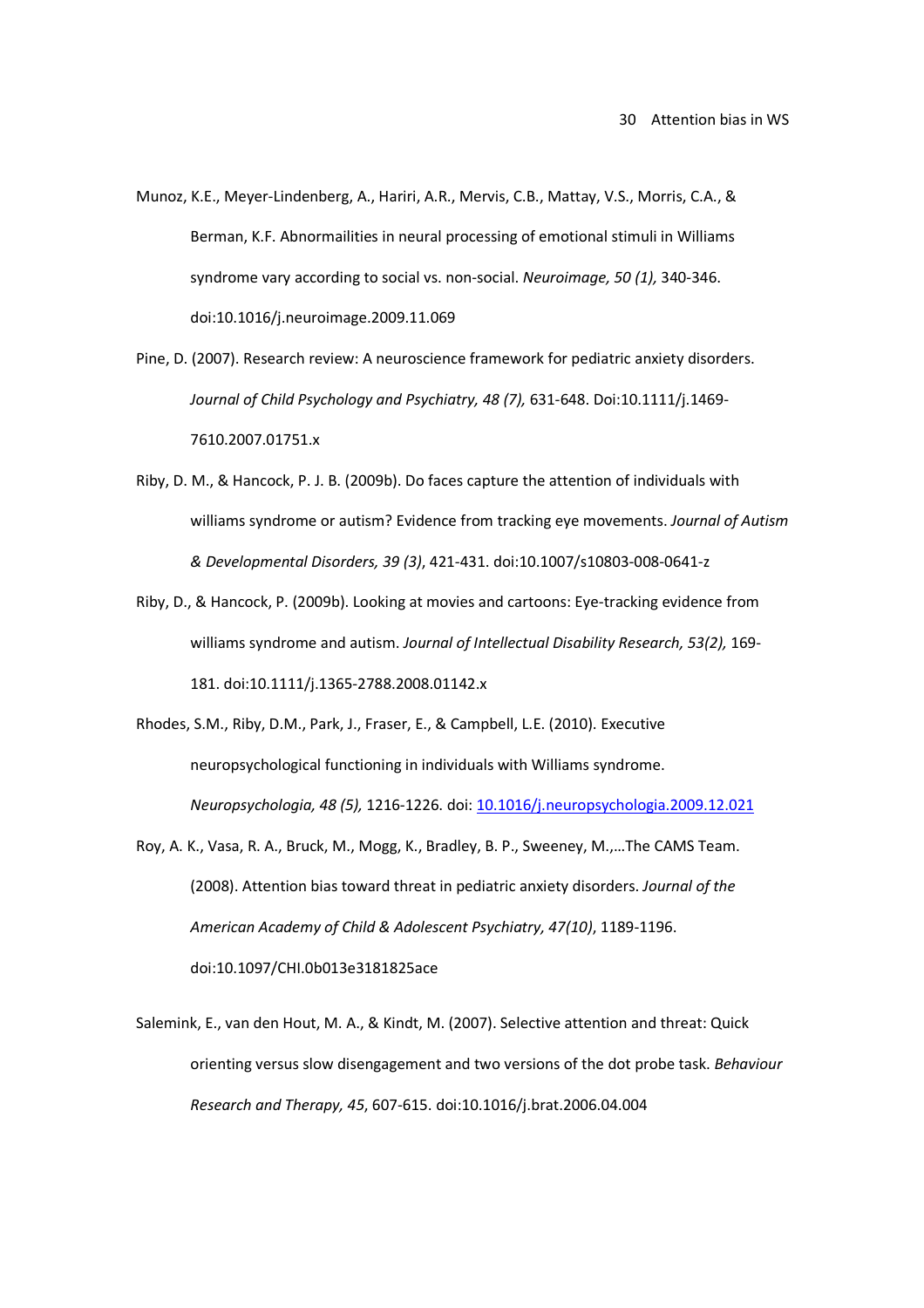Santos, A., Silva, C., Rosset, D., & Deruelle, C. (2010). Just another face in the crowd: Evidence for decreased detection of angry faces in children with Williams syndrome. *Neuropsychologia*, *48 (4),*1071-8. doi:10.1016/j.neuropsychologia.2009.12.006

See, J., MacLeod, C., & Bridle, R. (2009). The reduction of anxiety vulnerability through the modification of attentional bias: A real-world study using a home-based cognitive bias modification procedure. Journal of Abnormal Psychology, 118(1), 65-75. doi:10.1037/a0014377

Spence, S. H. (1998). A measure of anxiety symptoms among children. Behaviour Research and Therapy, 36, 545-566. doi:10.1016/S0005-7967(98)00034-5

Udwin, O. (1990). A survey of adults with williams syndrome and idiopathic infantile hypercalcaemia. *Developmental Medicine & Child Neurology, 32(2)*, 129-141. http://www.wiley.com/bw/journal.asp?ref=0012-1622

- Vicari, S., Bellucci, S., & Carlesimo, G. A. (2006). Evidence from two genetic syndromes for the independence of spatial and visual working memory. *Developmental Medicine and Child Neurology, 48*, 126-131. doi:10.1017/S0012162206000272
- Waters, A. M., Lipp, O. V., & Spence, S. H. (2004). Attentional bias toward fear-related stimuli: An investigation with nonselected children and adults and children with anxiety disorders. *Journal of Experimental Child Psychology 89*, 320-337. doi:10.1016/j.jecp.2004.06.003
- Waters, A. M., Mogg, K., Bradley, B. P., & Pine, D. S. (2008). Attentional bias for emotional faces in children with generalized anxiety disorder. *Journal of the American Academy of Child & Adolescent Psychiatry, 47(4),* 435-442. doi:10.1097/CHI.0b013e3181642992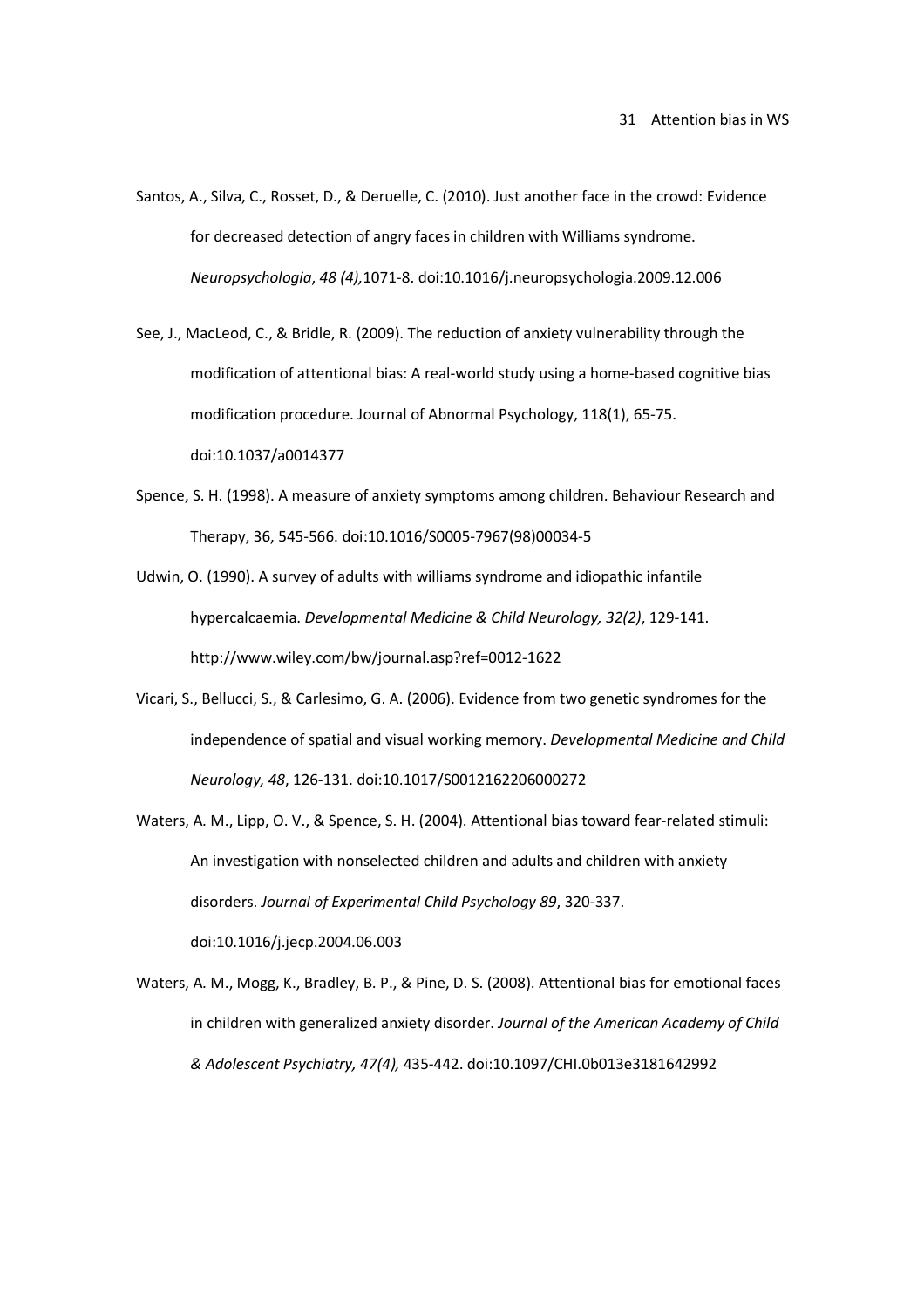- Woodcock, R. W., & Johnson, M. B. (Eds.). (1989, 1990). *Woodcock-Johnson psycho-educational battery-Revised*. Itascam IL: Riverside.
- Yiend, J., & Mathews, A. (2001). Anxiety and attention to threatening pictures. *The Quarterly Journal of Experimental Psychology, 54A*, 665-681. doi:10.1080/02724980042000462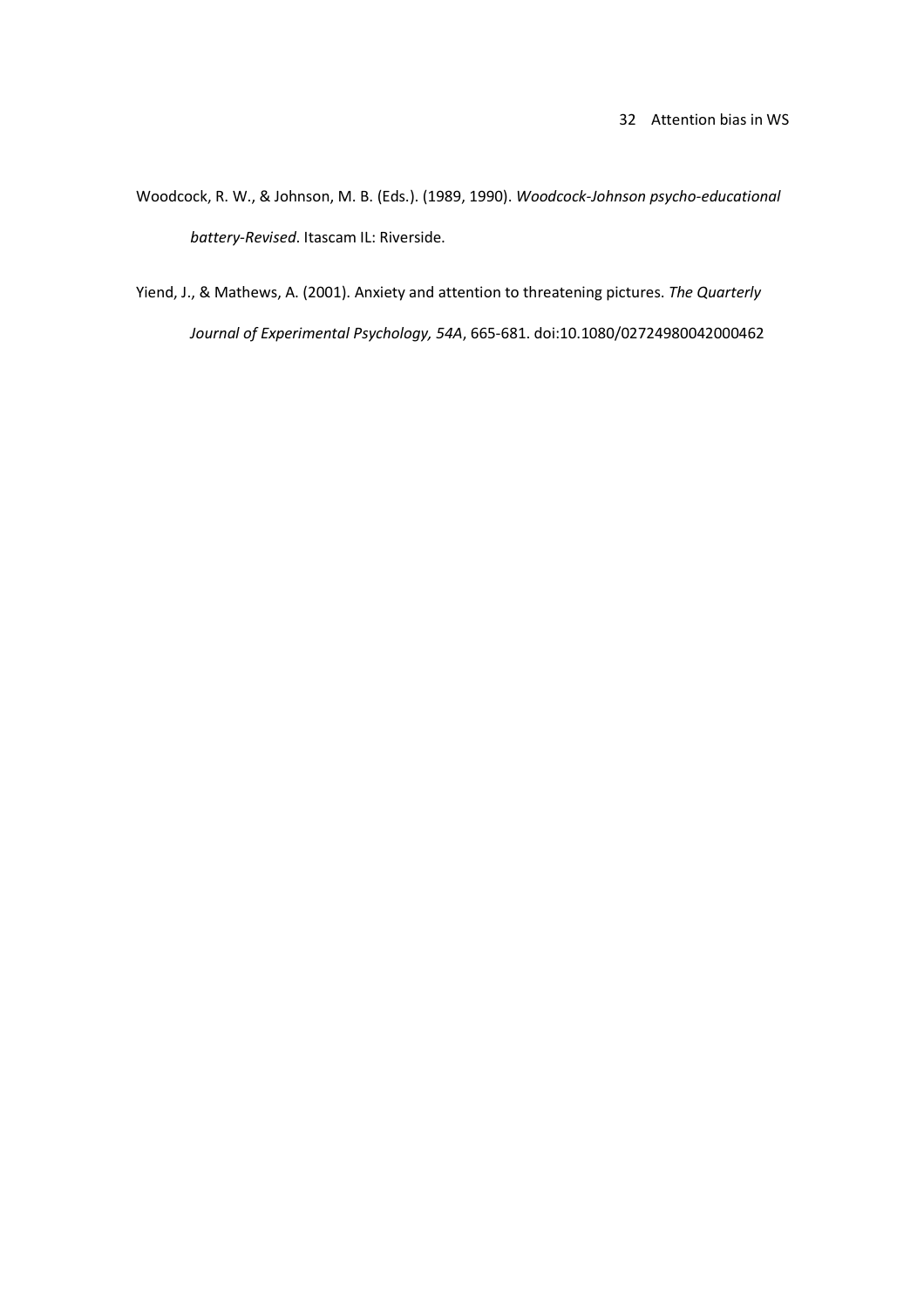# Table 1

*Mean and standard deviation of age (years), Shape School efficiency score and gender data for* 

# *all groups*

|                                 | N  | Gender | Chronological | Mental                   | Shape School            |
|---------------------------------|----|--------|---------------|--------------------------|-------------------------|
|                                 |    | (M;F)  | Age           | Age                      | <b>Efficiency Score</b> |
|                                 |    |        | $M$ (sd)      | $M$ (sd)                 | $M$ (sd)                |
| Williams syndrome group         | 16 | 9;7    | 21.04 (6.20)  | 8.09(1.04)               | 0.37(0.11)              |
| Chronological age matched group | 16 | 9;7    | 21.05 (5.97)  | $\overline{\phantom{a}}$ | -                       |
| Attentional Control matched     | 16 | 9;7    | 8.14(1.23)    | $\overline{\phantom{a}}$ | 0.41(0.10)              |
| group                           |    |        |               |                          |                         |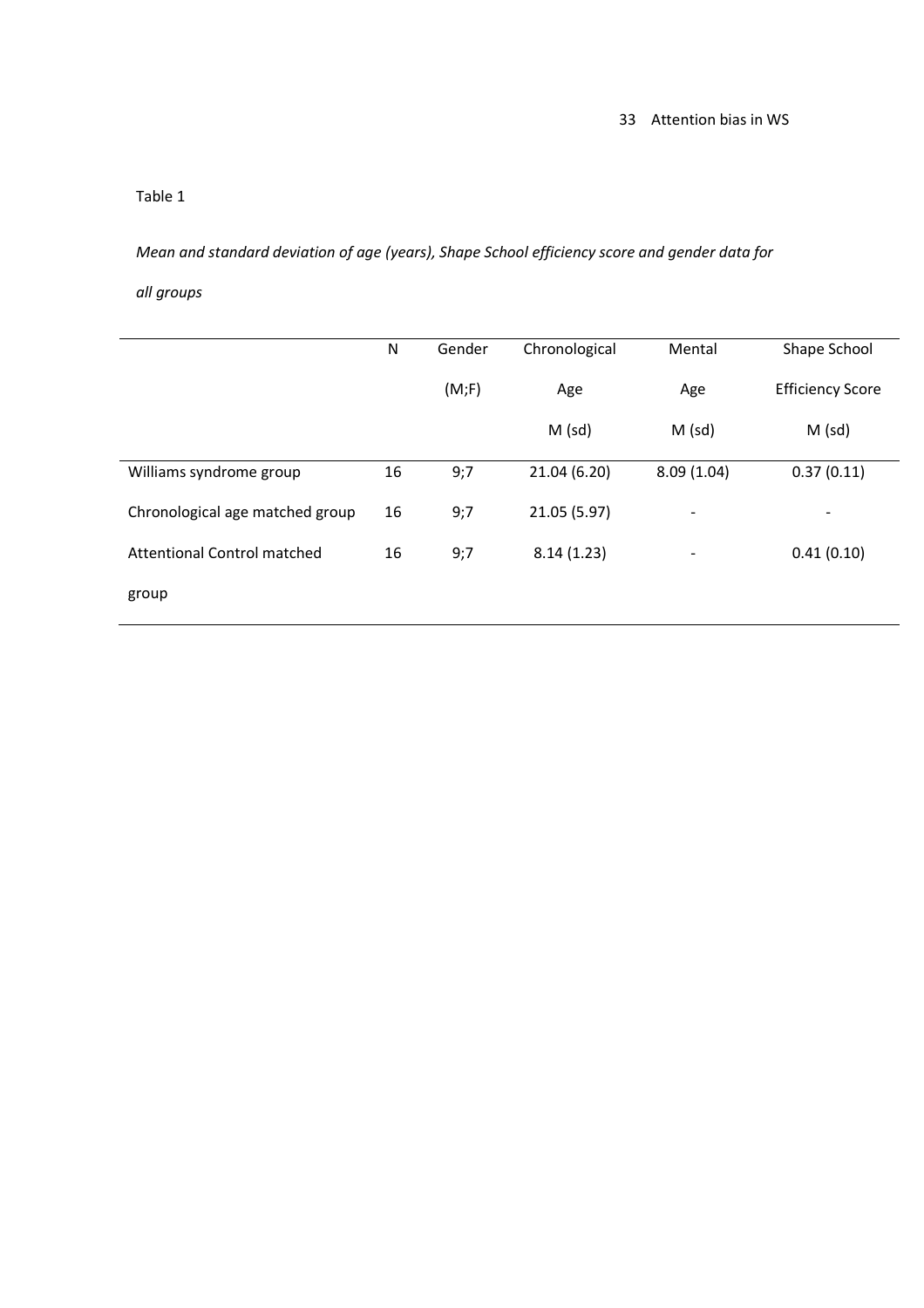# Table 2

# *Mean and standard deviation of RTs (ms) for each group and condition*

| Condition          | Williams       | Chronological Age | <b>Attentional Control</b> |
|--------------------|----------------|-------------------|----------------------------|
|                    | syndrome       | $M$ (sd)          | $M$ (sd)                   |
|                    | $M$ (sd)       |                   |                            |
| Neutral-Neutral    | 627 (95)       | 421 (87)          | 561 (87)                   |
|                    |                |                   |                            |
| Threat-congruent   | 624 $(97)^{a}$ | 432 $(93)^{ab}$   | 575 (116)                  |
| Threat-incongruent | 643 $(94)^{b}$ | 428 $(91)^{b}$    | 574 (98)                   |

a Significant difference between threat-congruent and threat-incongruent conditions (*p*<0.05).

b Condition significantly different to Neutral-neutral condition (*p*<0.05).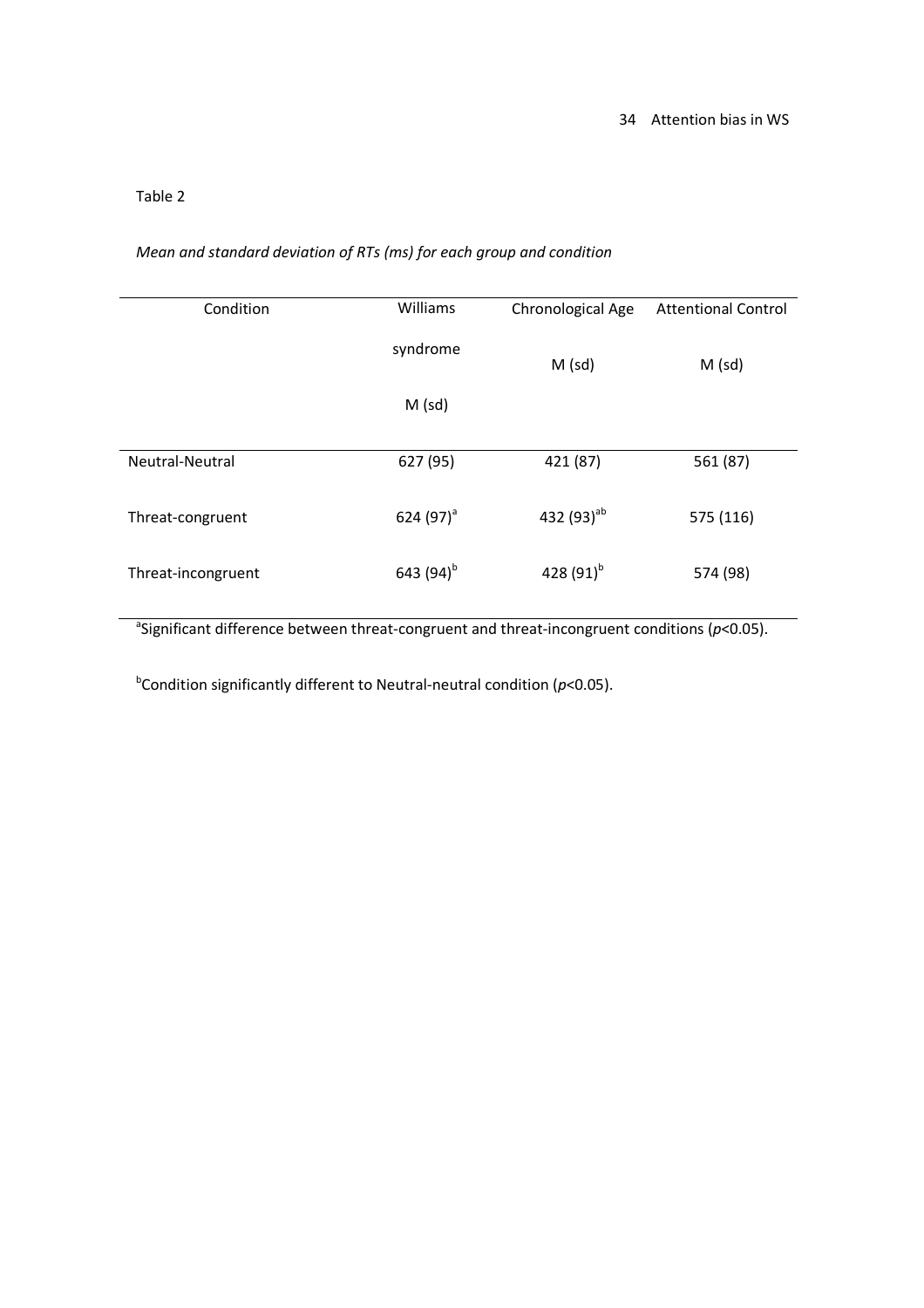# Figure captions

Figure 1: Mean attention bias for each group (error bars show 1 standard deviation). Positive scores indicate bias towards threat, negative scores indicate bias away from threat (WS = Williams syndrome; CA = Chronological Age; AC = Attentional Control).